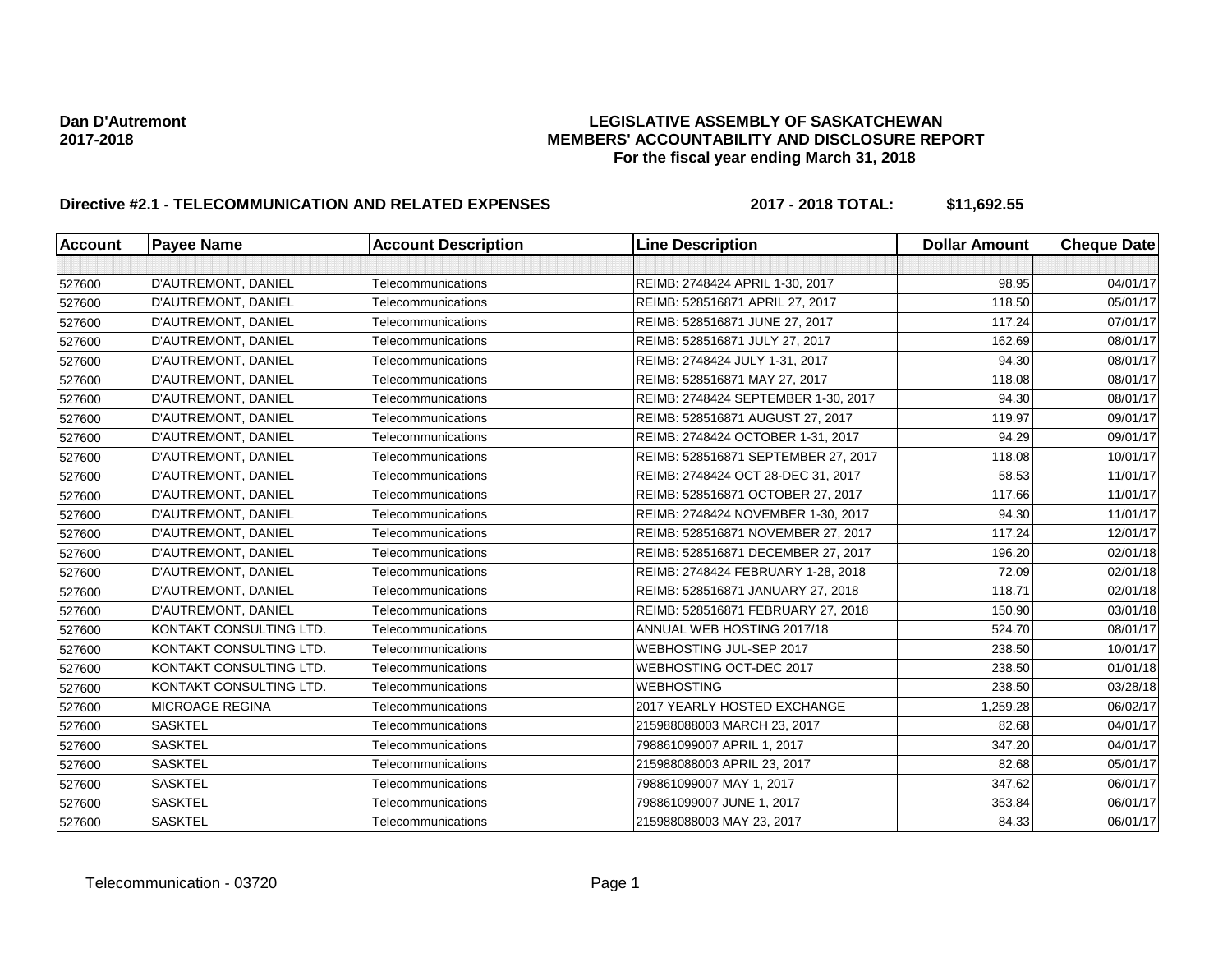### **Dan D'Autremont LEGISLATIVE ASSEMBLY OF SASKATCHEWAN 2017-2018 MEMBERS' ACCOUNTABILITY AND DISCLOSURE REPORT For the fiscal year ending March 31, 2018**

# **Directive #2.1 - TELECOMMUNICATION AND RELATED EXPENSES 2017 - 2018 TOTAL: \$11,692.55**

| <b>Account</b> | <b>Payee Name</b> | <b>Account Description</b> | <b>Line Description</b>             | <b>Dollar Amount</b> | <b>Cheque Date</b> |
|----------------|-------------------|----------------------------|-------------------------------------|----------------------|--------------------|
|                |                   |                            |                                     |                      |                    |
| 527600         | <b>SASKTEL</b>    | Telecommunications         | 798861099007 JULY 1, 2017           | 356.31               | 08/01/17           |
| 527600         | <b>SASKTEL</b>    | Telecommunications         | 798861099007 AUGUST 1, 2017         | 344.89               | 08/01/17           |
| 527600         | <b>SASKTEL</b>    | Telecommunications         | 215988088003 JUNE 23, 2017          | 109.18               | 08/01/17           |
| 527600         | <b>SASKTEL</b>    | Telecommunications         | 215988088003 JULY 23, 2017          | 47.27                | 08/01/17           |
| 527600         | <b>SASKTEL</b>    | Telecommunications         | 798861099007 SEPTEMBER 1, 2017      | 361.49               | 09/01/17           |
| 527600         | <b>SASKTEL</b>    | Telecommunications         | 215988088003 AUGUST 23, 2017        | 225.08               | 09/01/17           |
| 527600         | <b>SASKTEL</b>    | Telecommunications         | 798861099007 OCTOBER 1, 2017        | 353.67               | 10/01/17           |
| 527600         | <b>SASKTEL</b>    | Telecommunications         | 215988088003 SEPTEMBER 23, 2017     | 77.38                | 10/01/17           |
| 527600         | <b>SASKTEL</b>    | Telecommunications         | 798861099007 NOVEMBER 1, 2017       | 353.46               | 11/01/17           |
| 527600         | <b>SASKTEL</b>    | Telecommunications         | 215988088003 OCTOBER 23, 2017       | 77.38                | 11/01/17           |
| 527600         | <b>SASKTEL</b>    | Telecommunications         | 215988088003 NOVEMBER 23, 2017      | 155.93               | 12/01/17           |
| 527600         | <b>SASKTEL</b>    | Telecommunications         | 798861099007 JANUARY 1, 2018        | 341.22               | 01/01/18           |
| 527600         | <b>SASKTEL</b>    | Telecommunications         | 798861099007 DECEMBER 1, 2017       | 341.50               | 01/01/18           |
| 527600         | <b>SASKTEL</b>    | Telecommunications         | 215988088003 DECEMBER 23, 2017      | 77.38                | 01/01/18           |
| 527600         | <b>SASKTEL</b>    | Telecommunications         | 798861099007 FEBRUARY 1, 2018       | 366.74               | 02/01/18           |
| 527600         | <b>SASKTEL</b>    | Telecommunications         | 215988088003 JANUARY 23, 2018       | 80.99                | 02/01/18           |
| 527600         | <b>SASKTEL</b>    | Telecommunications         | 798861099007 MARCH 1, 2018          | 347.23               | 03/01/18           |
| 527600         | <b>SASKTEL</b>    | Telecommunications         | 215988088003 FEBRUARY 23, 2018      | 77.38                | 03/01/18           |
| 527600         | <b>SASKTEL</b>    | Telecommunications         | RTV - D. D'AUTREMONT - PERSONAL USE | (75.00)              | 03/15/18           |
| 527600         | <b>SASKTEL</b>    | Telecommunications         | 215988088003 MARCH 23, 2018         | 79.81                | 03/23/18           |
| 530600         | <b>SASKTEL</b>    | Placement - Tender Ads     | 798861099007 APRIL 1, 2017          | 144.45               | 04/01/17           |
| 530600         | <b>SASKTEL</b>    | Placement - Tender Ads     | 798861099007 MAY 1, 2017            | 144.45               | 06/01/17           |
| 530600         | <b>SASKTEL</b>    | Placement - Tender Ads     | 798861099007 JUNE 1, 2017           | 144.45               | 06/01/17           |
| 530600         | <b>SASKTEL</b>    | Placement - Tender Ads     | 798861099007 AUGUST 1, 2017         | 144.45               | 08/01/17           |
| 530600         | <b>SASKTEL</b>    | Placement - Tender Ads     | 798861099007 JULY 1, 2017           | 144.45               | 08/01/17           |
| 530600         | <b>SASKTEL</b>    | Placement - Tender Ads     | 798861099007 SEPTEMBER 1, 2017      | 144.45               | 09/01/17           |
| 530600         | <b>SASKTEL</b>    | Placement - Tender Ads     | 798861099007 OCTOBER 1, 2017        | 144.45               | 10/01/17           |
| 530600         | <b>SASKTEL</b>    | Placement - Tender Ads     | 798861099007 NOVEMBER 1, 2017       | 144.45               | 11/01/17           |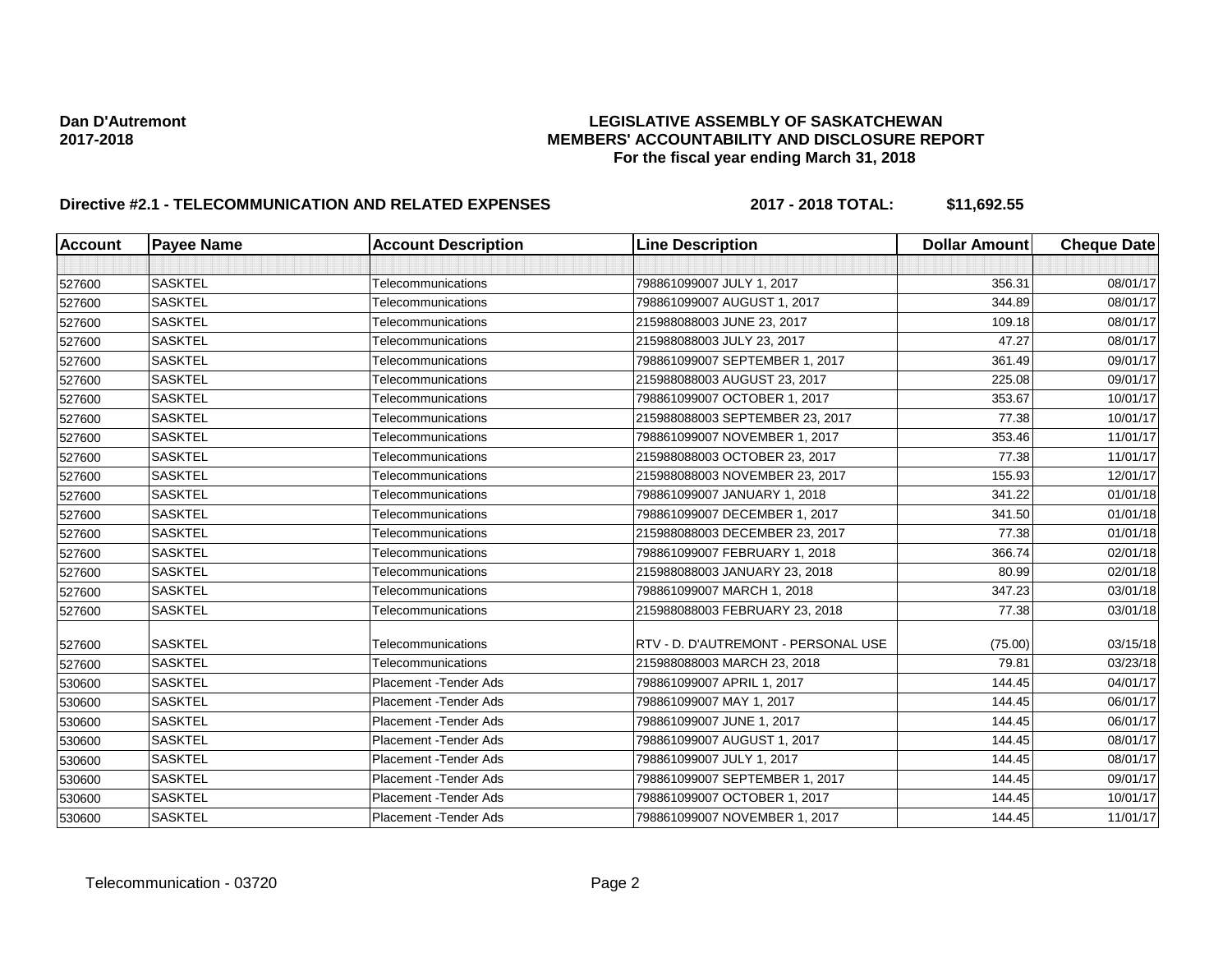### **Dan D'Autremont LEGISLATIVE ASSEMBLY OF SASKATCHEWAN 2017-2018 MEMBERS' ACCOUNTABILITY AND DISCLOSURE REPORT For the fiscal year ending March 31, 2018**

# **Directive #2.1 - TELECOMMUNICATION AND RELATED EXPENSES 2017 - 2018 TOTAL: \$11,692.55**

| lAccount | lPavee Name    | lAccount Description           | <b>ILine Description</b>      | <b>Dollar Amountl</b> | <b>Cheque Datel</b> |
|----------|----------------|--------------------------------|-------------------------------|-----------------------|---------------------|
|          |                |                                |                               |                       |                     |
| 530600   | <b>SASKTEL</b> | IPlacement -Tender Ads         | 798861099007 JANUARY 1, 2018  | 144.45                | 01/01/18            |
| 530600   | <b>SASKTEL</b> | IPlacement -Tender Ads         | 798861099007 DECEMBER 1, 2017 | 144.45                | 01/01/18            |
| 530600   | <b>SASKTEL</b> | <b>IPlacement - Tender Ads</b> | 798861099007 FEBRUARY 1, 2018 | 144.45                | 02/01/18            |
| 530600   | <b>SASKTEL</b> | <b>IPlacement - Tender Ads</b> | 798861099007 MARCH 1, 2018    | 144.45                | 03/01/18            |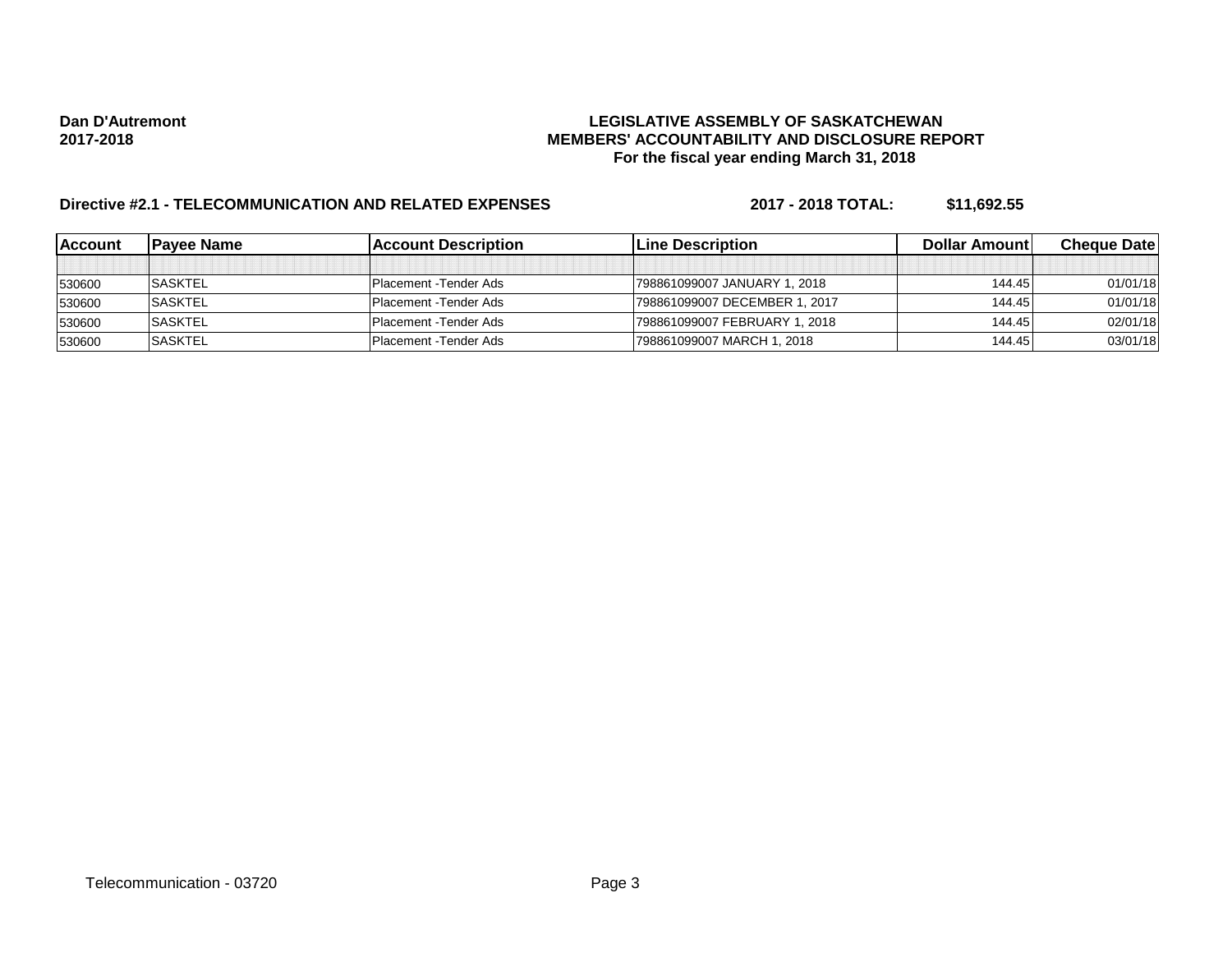### **LEGISLATIVE ASSEMBLY OF SASKATCHEWAN MEMBERS' ACCOUNTABILITY AND DISCLOSURE REPORT For the fiscal year ending March 31, 2018**

## **Directive #3.1 - MLA TRAVEL AND LIVING EXPENSES 2017 - 2018 TOTAL: \$47,581.73**

| <b>Account</b> | <b>Payee Name</b>   | <b>Account Description</b>  | <b>Line Description</b>                            | <b>Dollar Amount</b> | <b>Cheque Date</b> |
|----------------|---------------------|-----------------------------|----------------------------------------------------|----------------------|--------------------|
|                |                     |                             |                                                    |                      |                    |
| 541900         | D'AUTREMONT, DANIEL | <b>Elected Rep - Travel</b> | MLA TRAVEL APRIL 3-18, 2017                        | 1,237.80             | 05/01/17           |
| 541900         | D'AUTREMONT, DANIEL | <b>Elected Rep - Travel</b> | MLA TRAVEL APRIL 19-28, 2017                       | 672.33               | 05/01/17           |
|                |                     |                             | APRIL 2017 MLA REGINA                              |                      |                    |
| 541900         | D'AUTREMONT, DANIEL | Elected Rep - Travel        | <b>ACCOMMODATION</b>                               | 1,500.00             | 05/02/17           |
| 541900         | D'AUTREMONT, DANIEL | Elected Rep - Travel        | MLA TRAVEL MAY 16-31, 2017                         | 1,225.33             | 06/13/17           |
| 541900         | D'AUTREMONT, DANIEL | Elected Rep - Travel        | MLA TRAVEL MAY 1-15, 2017                          | 1,404.90             | 06/13/17           |
| 541900         | D'AUTREMONT, DANIEL | <b>Elected Rep - Travel</b> | MAY 2017 MLA REGINA ACCOMMODATION                  | 1,550.00             | 06/14/17           |
| 541900         | D'AUTREMONT, DANIEL | <b>Elected Rep - Travel</b> | MLA TRAVEL JUNE 16-29, 2017                        | 2.207.60             | 07/19/17           |
| 541900         | D'AUTREMONT, DANIEL | <b>Elected Rep - Travel</b> | MLA TRAVEL JUNE 1-15, 2017                         | 1,747.73             | 07/19/17           |
| 541900         | D'AUTREMONT, DANIEL | Elected Rep - Travel        | JUNE 2017 MLA REGINA<br><b>ACCOMMODATION</b>       | 1,500.00             | 07/19/17           |
| 541900         | D'AUTREMONT, DANIEL | <b>Elected Rep - Travel</b> | MLA TRAVEL JULY 3-17, 2017                         | 2,877.92             | 08/09/17           |
| 541900         | D'AUTREMONT, DANIEL | <b>Elected Rep - Travel</b> | MLA TRAVEL JULY 18-31, 2017                        | 1,343.33             | 08/09/17           |
| 541900         | D'AUTREMONT, DANIEL | Elected Rep - Travel        | JULY 2017 MLA REGINA<br><b>ACCOMMODATION</b>       | 1,550.00             | 08/10/17           |
| 541900         | D'AUTREMONT, DANIEL | Elected Rep - Travel        | MLA TRAVEL AUGUST 8-28, 2017                       | 1,441.95             | 09/06/17           |
| 541900         | D'AUTREMONT, DANIEL | Elected Rep - Travel        | AUGUST 2017 MLA REGINA<br><b>ACCOMMODATIONS</b>    | 1.550.00             | 09/06/17           |
| 541900         | D'AUTREMONT, DANIEL | <b>Elected Rep - Travel</b> | MLA TRAVEL SEPTEMBER 22-30, 2017                   | 704.98               | 10/02/17           |
| 541900         | D'AUTREMONT, DANIEL | <b>Elected Rep - Travel</b> | MLA TRAVEL SEPTEMBER 1-21, 2017                    | 1.831.65             | 10/02/17           |
| 541900         | D'AUTREMONT, DANIEL | <b>Elected Rep - Travel</b> | SEPTEMBER 2017 MLA REGINA<br><b>ACCOMMODATIONS</b> | 1,500.00             | 10/03/17           |
| 541900         | D'AUTREMONT, DANIEL | <b>Elected Rep - Travel</b> | MLA TRAVEL OCTOBER 1-16, 2017                      | 1,703.35             | 11/02/17           |
| 541900         | D'AUTREMONT, DANIEL | <b>Elected Rep - Travel</b> | MLA TRAVEL OCTOBER 17-31, 2017                     | 1,263.20             | 11/02/17           |
| 541900         | D'AUTREMONT, DANIEL | Elected Rep - Travel        | OCTOBER 2017 MLA REGINA<br><b>ACCOMMODATIONS</b>   | 1,550.00             | 11/02/17           |
| 541900         | D'AUTREMONT, DANIEL | Elected Rep - Travel        | NOVEMBER 2017 MLA REGINA<br><b>ACCOMMODATIONS</b>  | 1,500.00             | 12/07/17           |
| 541900         | D'AUTREMONT, DANIEL | Elected Rep - Travel        | MLA TRAVEL NOVEMBER 19-30, 2017                    | 1,116.85             | 12/07/17           |
| 541900         | D'AUTREMONT, DANIEL | <b>Elected Rep - Travel</b> | MLA TRAVEL NOVEMBER 1-18, 2017                     | 1,442.80             | 12/07/17           |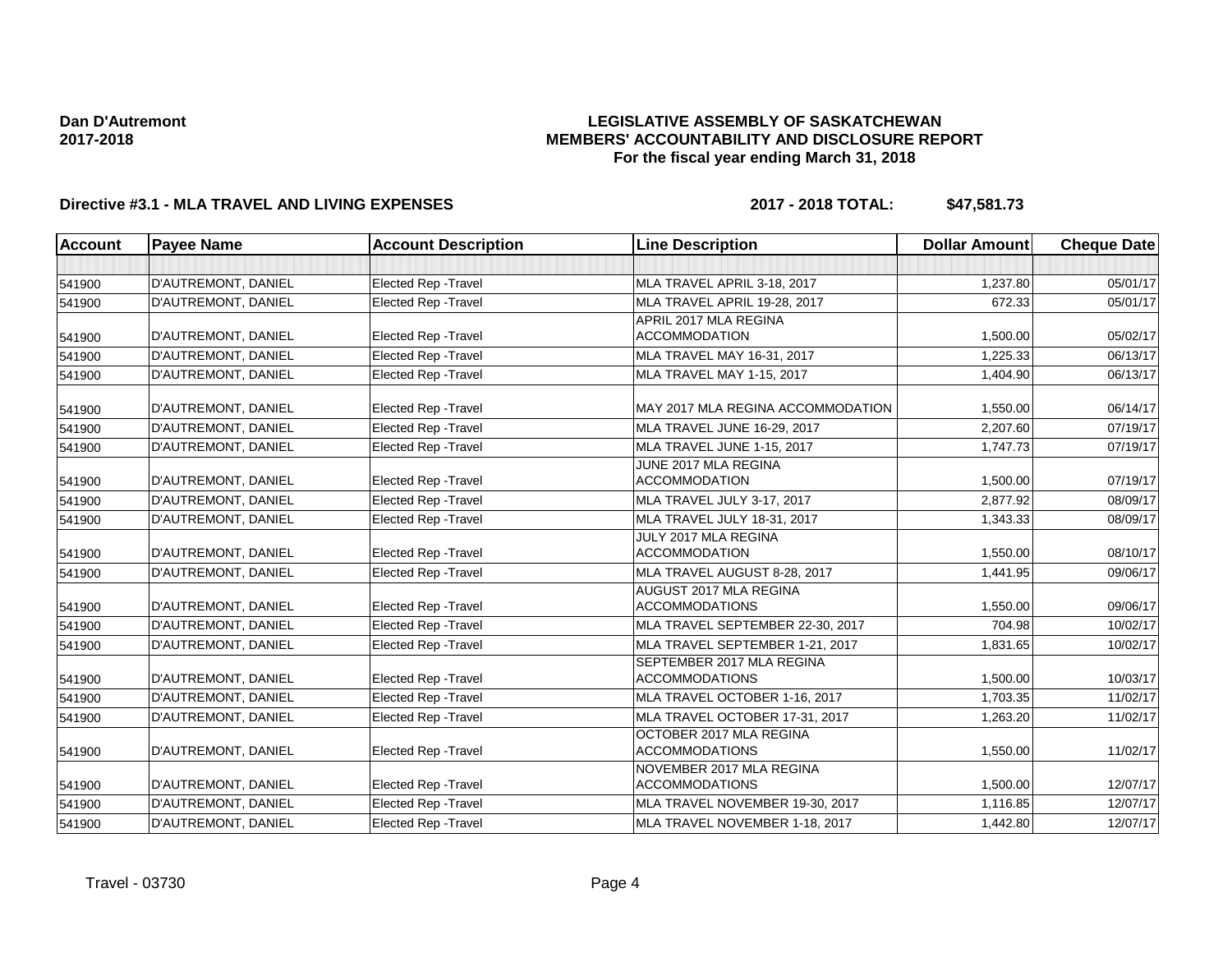#### **LEGISLATIVE ASSEMBLY OF SASKATCHEWAN MEMBERS' ACCOUNTABILITY AND DISCLOSURE REPORT For the fiscal year ending March 31, 2018**

## **Directive #3.1 - MLA TRAVEL AND LIVING EXPENSES 2017 - 2018 TOTAL: \$47,581.73**

| <b>Account</b> | <b>Payee Name</b>   | <b>Account Description</b>  | <b>Line Description</b>         | <b>Dollar Amountl</b> | <b>Cheque Datel</b> |
|----------------|---------------------|-----------------------------|---------------------------------|-----------------------|---------------------|
|                |                     |                             |                                 |                       |                     |
| 541900         | D'AUTREMONT, DANIEL | Elected Rep - Travel        | MLA TRAVEL DECEMBER 19-30, 2017 | 759.45                | 01/04/18            |
|                |                     |                             | DECEMBER 2017 MLA REGINA        |                       |                     |
| 541900         | D'AUTREMONT, DANIEL | Elected Rep - Travel        | <b>ACCOMMODATIONS</b>           | 1,550.00              | 01/26/18            |
| 541900         | D'AUTREMONT, DANIEL | <b>Elected Rep - Travel</b> | MLA TRAVEL DECEMBER 1-17, 2017  | 3,427.61              | 02/01/18            |
| 541900         | D'AUTREMONT, DANIEL | Elected Rep - Travel        | MLA TRAVEL JANUARY 7-21, 2018   | 1,616.00              | 02/07/18            |
| 541900         | D'AUTREMONT, DANIEL | <b>Elected Rep - Travel</b> | MLA TRAVEL JANUARY 22-29, 2018  | 585.80                | 02/07/18            |
|                |                     |                             | JANUARY 2018 MLA REGINA         |                       |                     |
| 541900         | D'AUTREMONT, DANIEL | Elected Rep - Travel        | <b>ACCOMMODATION</b>            | 1,550.00              | 02/09/18            |
|                |                     |                             | MARCH 2018 MLA REGINA           |                       |                     |
| 541900         | D'AUTREMONT, DANIEL | <b>Elected Rep - Travel</b> | <b>ACCOMMODATIONS</b>           | 1,550.00              | 03/31/18            |
| 541900         | D'AUTREMONT, DANIEL | Elected Rep - Travel        | MLA TRAVEL MARCH 21-29, 2018    | 713.90                | 03/31/18            |
| 541900         | D'AUTREMONT, DANIEL | <b>Elected Rep - Travel</b> | MLA TRAVEL MARCH 2-20, 2018     | 1,407.25              | 03/31/18            |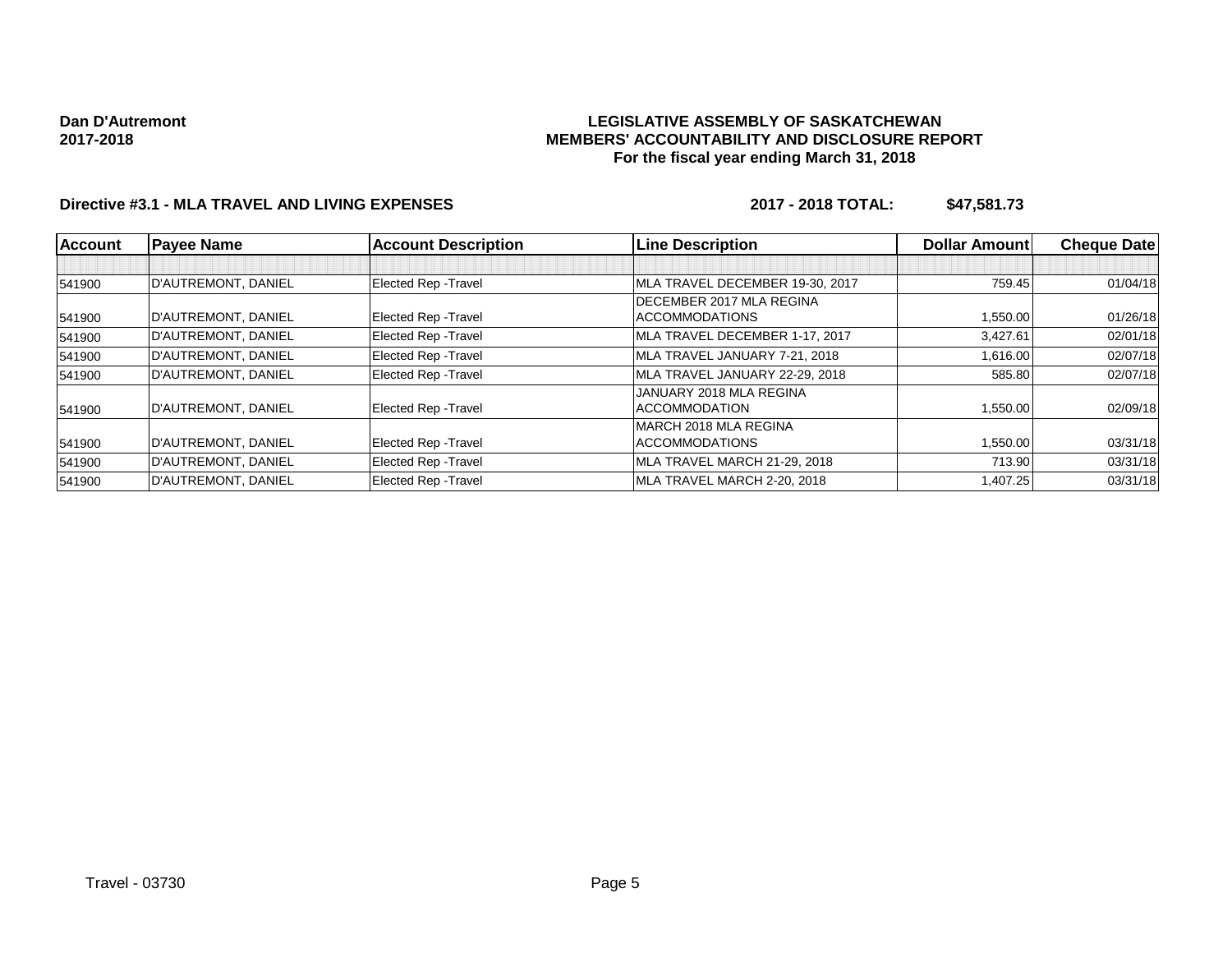### **LEGISLATIVE ASSEMBLY OF SASKATCHEWAN MEMBERS' ACCOUNTABILITY AND DISCLOSURE REPORT For the fiscal year ending March 31, 2018**

| <b>Account</b> | <b>Payee Name</b>              | <b>Account Description</b>                | <b>Line Description</b>        | <b>Dollar Amount</b> | <b>Cheque Date</b> |
|----------------|--------------------------------|-------------------------------------------|--------------------------------|----------------------|--------------------|
|                |                                |                                           |                                |                      |                    |
|                | <b>SMART MEASUREMENT &amp;</b> |                                           |                                |                      |                    |
| 522000         | CONTROL INC.                   | Rent of Ground, Buildings and Other Space | MAY 2017 MLA OFFICE RENT       | 400.00               | 05/01/17           |
|                | <b>SMART MEASUREMENT &amp;</b> |                                           |                                |                      |                    |
| 522000         | <b>CONTROL INC.</b>            | Rent of Ground, Buildings and Other Space | APRIL 2017 MLA OFFICE RENT     | 400.00               | 05/01/17           |
|                | <b>SMART MEASUREMENT &amp;</b> |                                           |                                |                      |                    |
| 522000         | <b>CONTROL INC.</b>            | Rent of Ground, Buildings and Other Space | JUNE 2017 MLA OFFICE RENT      | 400.00               | 06/15/17           |
|                | <b>SMART MEASUREMENT &amp;</b> |                                           |                                |                      |                    |
| 522000         | CONTROL INC.                   | Rent of Ground, Buildings and Other Space | JULY 2017 MLA OFFICE RENT      | 400.00               | 06/22/17           |
|                | <b>SMART MEASUREMENT &amp;</b> |                                           |                                |                      |                    |
| 522000         | CONTROL INC.                   | Rent of Ground, Buildings and Other Space | AUGUST 2017 MLA OFFICE RENT    | 400.00               | 08/08/17           |
|                | <b>SMART MEASUREMENT &amp;</b> |                                           |                                |                      |                    |
| 522000         | CONTROL INC.                   | Rent of Ground, Buildings and Other Space | SEPTEMBER 2017 MLA OFFICE RENT | 400.00               | 08/17/17           |
|                | <b>SMART MEASUREMENT &amp;</b> |                                           |                                |                      |                    |
| 522000         | CONTROL INC.                   | Rent of Ground, Buildings and Other Space | OCTOBER 2017 MLA OFFICE RENT   | 400.00               | 09/19/17           |
|                | <b>SMART MEASUREMENT &amp;</b> |                                           |                                |                      |                    |
| 522000         | CONTROL INC.                   | Rent of Ground, Buildings and Other Space | NOVEMBER 2017 MLA OFFICE RENT  | 400.00               | 10/05/17           |
|                | <b>SMART MEASUREMENT &amp;</b> |                                           |                                |                      |                    |
| 522000         | <b>CONTROL INC.</b>            | Rent of Ground, Buildings and Other Space | MARCH 2018 MLA OFFICE RENT     | 400.00               | 03/13/18           |
|                | <b>SMART MEASUREMENT &amp;</b> |                                           |                                |                      |                    |
| 522000         | <b>CONTROL INC.</b>            | Rent of Ground, Buildings and Other Space | JANUARY 2018 MLA OFFICE RENT   | 400.00               | 03/13/18           |
|                | <b>SMART MEASUREMENT &amp;</b> |                                           |                                |                      |                    |
| 522000         | CONTROL INC.                   | Rent of Ground, Buildings and Other Space | FEBRUARY 2018 MLA OFFICE RENT  | 400.00               | 03/13/18           |
|                | <b>SMART MEASUREMENT &amp;</b> |                                           |                                |                      |                    |
| 522000         | CONTROL INC.                   | Rent of Ground, Buildings and Other Space | DECEMBER 2017 MLA OFFICE RENT  | 400.00               | 03/13/18           |
|                | KONICA MINOLTA BUSINESS        |                                           |                                |                      |                    |
| 522200         | SOLUTIONS (CANADA) LTD.        | Rent of Photocopiers                      | <b>COPIER CHARGES</b>          | 189.47               | 06/01/17           |
|                | KONICA MINOLTA BUSINESS        |                                           |                                |                      |                    |
| 522200         | SOLUTIONS (CANADA) LTD.        | Rent of Photocopiers                      | <b>COPIER CHARGES</b>          | 10.04                | 06/01/17           |
|                | KONICA MINOLTA BUSINESS        |                                           |                                |                      |                    |
| 522200         | SOLUTIONS (CANADA) LTD.        | Rent of Photocopiers                      | <b>COPIER CHARGES</b>          | 84.35                | 06/01/17           |
|                | KONICA MINOLTA BUSINESS        |                                           |                                |                      |                    |
| 522200         | SOLUTIONS (CANADA) LTD.        | Rent of Photocopiers                      | <b>COPIER CHARGES</b>          | 38.82                | 06/01/17           |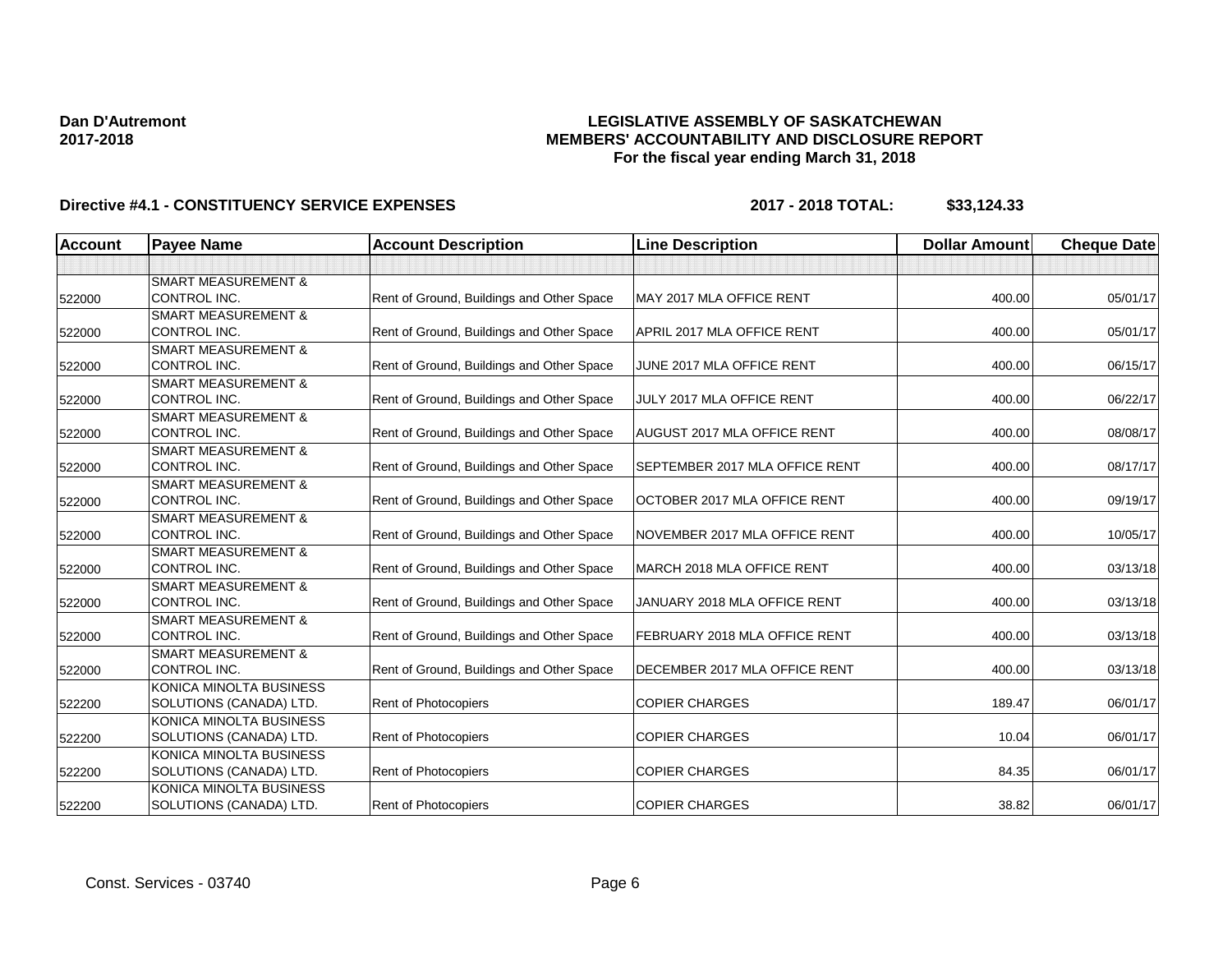### **LEGISLATIVE ASSEMBLY OF SASKATCHEWAN MEMBERS' ACCOUNTABILITY AND DISCLOSURE REPORT For the fiscal year ending March 31, 2018**

| Account | <b>Payee Name</b>              | <b>Account Description</b> | <b>Line Description</b> | <b>Dollar Amount</b> | <b>Cheque Date</b> |
|---------|--------------------------------|----------------------------|-------------------------|----------------------|--------------------|
|         |                                |                            |                         |                      |                    |
|         | <b>KONICA MINOLTA BUSINESS</b> |                            |                         |                      |                    |
| 522200  | SOLUTIONS (CANADA) LTD.        | Rent of Photocopiers       | <b>COPIER CHARGES</b>   | 108.96               | 06/01/17           |
|         | KONICA MINOLTA BUSINESS        |                            |                         |                      |                    |
| 522200  | SOLUTIONS (CANADA) LTD.        | Rent of Photocopiers       | <b>COPIER CHARGES</b>   | 51.85                | 06/01/17           |
|         | KONICA MINOLTA BUSINESS        |                            |                         |                      |                    |
| 522200  | SOLUTIONS (CANADA) LTD.        | Rent of Photocopiers       | <b>COPIER CHARGES</b>   | 150.42               | 08/01/17           |
|         | KONICA MINOLTA BUSINESS        |                            |                         |                      |                    |
| 522200  | SOLUTIONS (CANADA) LTD.        | Rent of Photocopiers       | <b>COPIER CHARGES</b>   | 34.98                | 08/01/17           |
|         | KONICA MINOLTA BUSINESS        |                            |                         |                      |                    |
| 522200  | SOLUTIONS (CANADA) LTD.        | Rent of Photocopiers       | <b>COPIER CHARGES</b>   | 68.96                | 08/01/17           |
|         | KONICA MINOLTA BUSINESS        |                            |                         |                      |                    |
| 522200  | SOLUTIONS (CANADA) LTD.        | Rent of Photocopiers       | <b>COPIER CHARGES</b>   | 150.42               | 08/01/17           |
|         | KONICA MINOLTA BUSINESS        |                            |                         |                      |                    |
| 522200  | SOLUTIONS (CANADA) LTD.        | Rent of Photocopiers       | <b>COPIER CHARGES</b>   | 150.42               | 09/01/17           |
|         | KONICA MINOLTA BUSINESS        |                            |                         |                      |                    |
| 522200  | SOLUTIONS (CANADA) LTD.        | Rent of Photocopiers       | <b>COPIER CHARGES</b>   | 34.17                | 09/01/17           |
|         | KONICA MINOLTA BUSINESS        |                            |                         |                      |                    |
| 522200  | SOLUTIONS (CANADA) LTD.        | Rent of Photocopiers       | <b>COPIER CHARGES</b>   | 150.42               | 10/01/17           |
|         | KONICA MINOLTA BUSINESS        |                            |                         |                      |                    |
| 522200  | SOLUTIONS (CANADA) LTD.        | Rent of Photocopiers       | <b>COPIER CHARGES</b>   | 57.15                | 10/01/17           |
|         | KONICA MINOLTA BUSINESS        |                            |                         |                      |                    |
| 522200  | SOLUTIONS (CANADA) LTD.        | Rent of Photocopiers       | <b>COPIER CHARGES</b>   | 83.72                | 11/01/17           |
|         | KONICA MINOLTA BUSINESS        |                            |                         |                      |                    |
| 522200  | SOLUTIONS (CANADA) LTD.        | Rent of Photocopiers       | <b>COPIER CHARGES</b>   | 150.42               | 11/01/17           |
|         | KONICA MINOLTA BUSINESS        |                            |                         |                      |                    |
| 522200  | SOLUTIONS (CANADA) LTD.        | Rent of Photocopiers       | <b>COPIER CHARGES</b>   | 150.42               | 01/01/18           |
|         | KONICA MINOLTA BUSINESS        |                            |                         |                      |                    |
| 522200  | SOLUTIONS (CANADA) LTD.        | Rent of Photocopiers       | <b>COPIER CHARGES</b>   | 150.42               | 01/01/18           |
|         | KONICA MINOLTA BUSINESS        |                            |                         |                      |                    |
| 522200  | SOLUTIONS (CANADA) LTD.        | Rent of Photocopiers       | <b>COPIER CHARGES</b>   | 58.82                | 01/01/18           |
|         | KONICA MINOLTA BUSINESS        |                            |                         |                      |                    |
| 522200  | SOLUTIONS (CANADA) LTD.        | Rent of Photocopiers       | <b>COPIER CHARGES</b>   | 40.37                | 01/01/18           |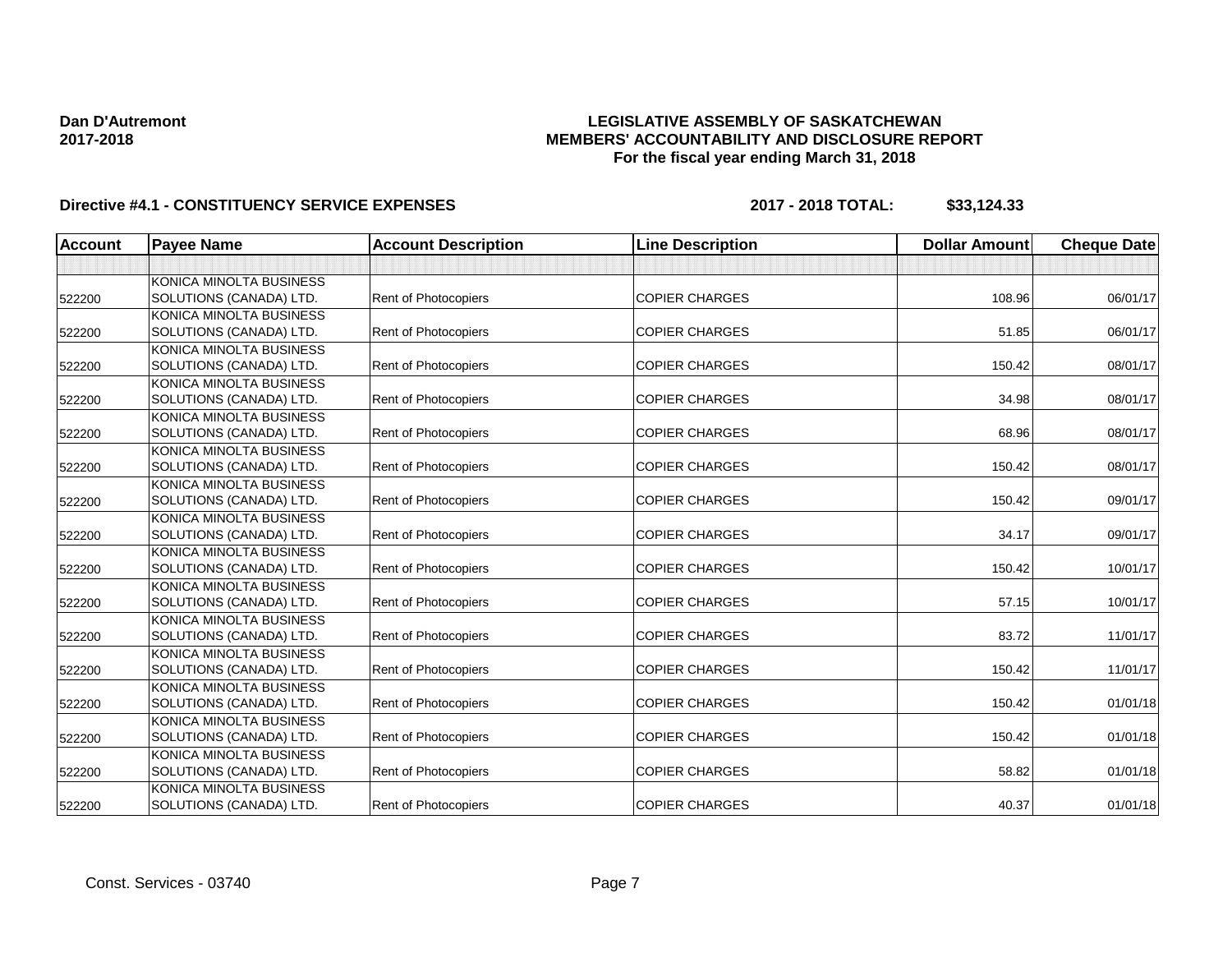### **LEGISLATIVE ASSEMBLY OF SASKATCHEWAN MEMBERS' ACCOUNTABILITY AND DISCLOSURE REPORT For the fiscal year ending March 31, 2018**

| <b>Account</b> | <b>Payee Name</b>                                   | <b>Account Description</b>          | <b>Line Description</b>                  | <b>Dollar Amount</b> | <b>Cheque Date</b> |
|----------------|-----------------------------------------------------|-------------------------------------|------------------------------------------|----------------------|--------------------|
|                |                                                     |                                     |                                          |                      |                    |
|                | KONICA MINOLTA BUSINESS                             |                                     |                                          |                      |                    |
| 522200         | SOLUTIONS (CANADA) LTD.                             | Rent of Photocopiers                | <b>COPIER CHARGES</b>                    | 150.42               | 02/01/18           |
|                | KONICA MINOLTA BUSINESS                             |                                     |                                          |                      |                    |
| 522200         | SOLUTIONS (CANADA) LTD.                             | Rent of Photocopiers                | <b>COPIER CHARGES</b>                    | 58.93                | 02/01/18           |
|                | KONICA MINOLTA BUSINESS                             |                                     |                                          |                      |                    |
| 522200         | SOLUTIONS (CANADA) LTD.                             | Rent of Photocopiers                | <b>COPIER CHARGES</b>                    | 113.90               | 03/01/18           |
|                | KONICA MINOLTA BUSINESS                             |                                     |                                          |                      |                    |
| 522200         | SOLUTIONS (CANADA) LTD.                             | Rent of Photocopiers                | <b>COPIER CHARGES</b>                    | 150.42               | 03/01/18           |
|                | MINISTER OF FINANCE-MINISTRY<br>OF CENTRAL SERVICES | <b>Rent of Photocopiers</b>         | PHOTOCOPIER SERVICE FEES FOR 2017-<br>18 | 100.00               | 12/01/17           |
| 522200         | <b>CO-OPERATORS GENERAL</b>                         |                                     |                                          |                      |                    |
| 522500         | <b>INSURANCE COMPANY</b>                            | <b>Insurance Premiums</b>           | OFFICE INSURANCE 003026761               | 1,166.00             | 06/15/17           |
| 522600         | ALIDA, VILLAGE OF                                   | Utilities - Water and Sewer         | <b>UTILITIES</b>                         | 159.00               | 05/01/17           |
| 522600         | ALIDA, VILLAGE OF                                   | Utilities - Water and Sewer         | <b>UTILITIES</b>                         | 159.00               | 08/01/17           |
| 522600         | ALIDA, VILLAGE OF                                   | Utilities - Water and Sewer         | <b>UTILITIES</b>                         | 159.00               | 11/01/17           |
| 522600         | ALIDA, VILLAGE OF                                   | Utilities - Water and Sewer         | <b>UTILITIES</b>                         | 159.00               | 01/01/18           |
| 522700         | SASKENERGY INCORPORATED                             | Utilities - Electricity and Nat Gas | 69145300005 APRIL 26, 2017               | 352.81               | 05/01/17           |
| 522700         | SASKENERGY INCORPORATED                             | Utilities - Electricity and Nat Gas | 69145300005 MAY 29, 2017                 | 77.06                | 06/01/17           |
| 522700         | <b>SASKENERGY INCORPORATED</b>                      | Utilities - Electricity and Nat Gas | 69145300005 JUNE 27, 2017                | 59.22                | 08/01/17           |
| 522700         | SASKENERGY INCORPORATED                             | Utilities - Electricity and Nat Gas | 69145300005 JULY 26, 2017                | 54.04                | 08/01/17           |
| 522700         | <b>SASKENERGY INCORPORATED</b>                      | Utilities - Electricity and Nat Gas | 69145300005 AUGUST 28, 2017              | 54.62                | 09/01/17           |
| 522700         | SASKENERGY INCORPORATED                             | Utilities - Electricity and Nat Gas | 69145300005 SEPTEMBER 27, 2017           | 51.17                | 10/01/17           |
| 522700         | <b>SASKENERGY INCORPORATED</b>                      | Utilities - Electricity and Nat Gas | 69145300005 OCTOBER 26, 2017             | 17.19                | 11/01/17           |
| 522700         | SASKENERGY INCORPORATED                             | Utilities - Electricity and Nat Gas | 69145300005 NOVEMBER 27, 2017            | 108.22               | 01/01/18           |
| 522700         | <b>SASKENERGY INCORPORATED</b>                      | Utilities - Electricity and Nat Gas | 69145300005 DECEMBER 27, 2017            | 98.54                | 01/01/18           |
| 522700         | <b>SASKENERGY INCORPORATED</b>                      | Utilities - Electricity and Nat Gas | 69145300005 JANUARY 29, 2018             | 156.26               | 02/26/18           |
| 522700         | SASKENERGY INCORPORATED                             | Utilities - Electricity and Nat Gas | 69145300005 FEBRUARY 26, 2018            | 132.94               | 03/01/18           |
| 522700         | SASKENERGY INCORPORATED                             | Utilities - Electricity and Nat Gas | 69145300005 MARCH 27, 2018               | 103.79               | 03/27/18           |
| 522700         | SASKPOWER CORPORATION                               | Utilities - Electricity and Nat Gas | 500000225663 APRIL 26, 2017              | 69.75                | 05/01/17           |
| 522700         | <b>SASKPOWER CORPORATION</b>                        | Utilities - Electricity and Nat Gas | 500000225663 MAY 29, 2017                | 82.23                | 06/01/17           |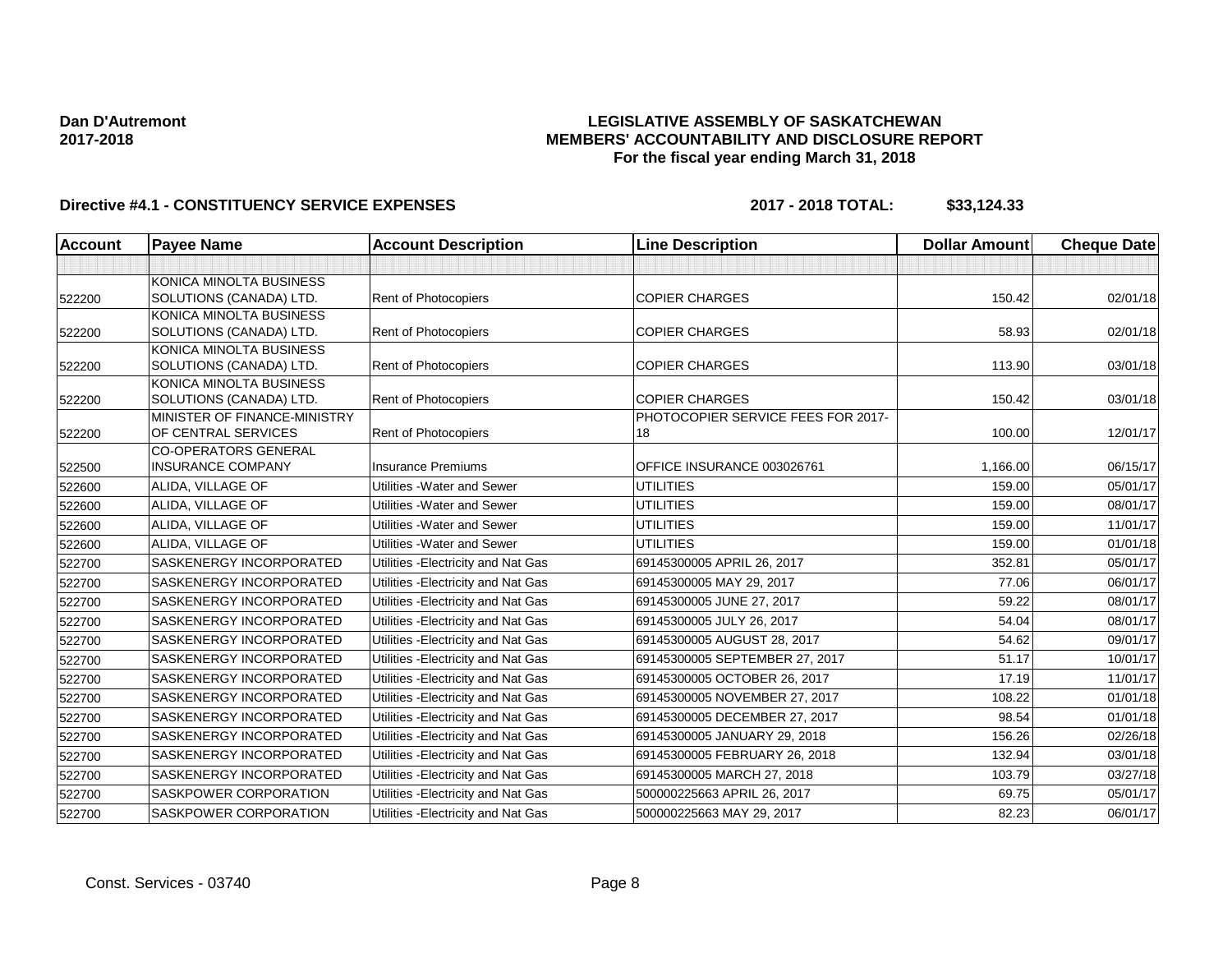### **LEGISLATIVE ASSEMBLY OF SASKATCHEWAN MEMBERS' ACCOUNTABILITY AND DISCLOSURE REPORT For the fiscal year ending March 31, 2018**

| <b>Account</b> | <b>Payee Name</b>                        | <b>Account Description</b>           | <b>Line Description</b>                                     | <b>Dollar Amount</b> | <b>Cheque Date</b> |
|----------------|------------------------------------------|--------------------------------------|-------------------------------------------------------------|----------------------|--------------------|
|                |                                          |                                      |                                                             |                      |                    |
| 522700         | <b>SASKPOWER CORPORATION</b>             | Utilities - Electricity and Nat Gas  | 500000225663 JUNE 27, 2017                                  | 70.98                | 08/01/17           |
| 522700         | <b>SASKPOWER CORPORATION</b>             | Utilities - Electricity and Nat Gas  | 500000225663 JULY 26, 2017                                  | 76.84                | 08/01/17           |
| 522700         | <b>SASKPOWER CORPORATION</b>             | Utilities - Electricity and Nat Gas  | 500000225663 AUGUST 28, 2017                                | 74.89                | 09/01/17           |
| 522700         | <b>SASKPOWER CORPORATION</b>             | Utilities - Electricity and Nat Gas  | 500000225663 SEPTEMBER 27, 2017                             | 68.87                | 10/01/17           |
| 522700         | SASKPOWER CORPORATION                    | Utilities - Electricity and Nat Gas  | 500000225663 OCTOBER 26, 2017                               | 67.99                | 11/01/17           |
| 522700         | <b>SASKPOWER CORPORATION</b>             | Utilities - Electricity and Nat Gas  | 500000225663 DECEMBER 27, 2017                              | 73.68                | 01/01/18           |
| 522700         | SASKPOWER CORPORATION                    | Utilities - Electricity and Nat Gas  | 500000225663 NOVEMBER 27, 2017                              | 75.05                | 01/01/18           |
| 522700         | <b>SASKPOWER CORPORATION</b>             | Utilities - Electricity and Nat Gas  | 500000225663 JANUARY 29, 2018                               | 87.09                | 02/01/18           |
| 522700         | <b>SASKPOWER CORPORATION</b>             | Utilities - Electricity and Nat Gas  | 500000225663 FEBRUARY 26, 2018                              | 82.68                | 03/01/18           |
| 522700         | <b>SASKPOWER CORPORATION</b>             | Utilities - Electricity and Nat Gas  | 500000225663 MARCH 27, 2018                                 | 79.28                | 03/27/18           |
| 525000         | <b>BALL, M JEAN</b>                      | Postal, Courier, Freight and Related | REIMB:<br>ADS/POSTAGE/FLAGS/MISC.&OFFICE<br><b>SUPPLIES</b> | 221.00               | 03/22/18           |
| 529000         | <b>BALL, M JEAN</b>                      | <b>General Contractual Services</b>  | REIMB:<br>ADS/POSTAGE/FLAGS/MISC.&OFFICE<br><b>SUPPLIES</b> | 210.00               | 03/22/18           |
| 529000         | <b>BALL, M JEAN</b>                      | <b>General Contractual Services</b>  | <b>REIMB: SNOW REMOVAL</b>                                  | 100.00               | 03/30/18           |
| 530300         | MARU GROUP CANADA INC.                   | Primary Research/Focus group         | AD HOC CONSULTING - NO GST                                  | 607.15               | 07/01/17           |
| 530300         | <b>MARU GROUP CANADA INC.</b>            | Primary Research/Focus group         | AD HOC CONSULTING - NO GST                                  | 646.74               | 01/01/18           |
| 530300         | <b>MARU GROUP CANADA INC.</b>            | Primary Research/Focus group         | AD HOC CONSULTING - NO GST                                  | 632.97               | 03/01/18           |
| 530500         | <b>BALL, M JEAN</b>                      | <b>Media Placement</b>               | REIMB:<br>ADS/POSTAGE/FLAGS/MISC.&OFFICE<br><b>SUPPLIES</b> | 90.00                | 03/22/18           |
| 530500         | CFB BLIND CANADIAN                       | Media Placement                      | ADVERTISING - NO GST                                        | 275.00               | 10/01/17           |
| 530500         | <b>CRIME REPORT PUBLICATIONS</b><br>LTD. | Media Placement                      | <b>ADVERTISING</b>                                          | 575.00               | 08/01/17           |
| 530500         | <b>FABMAR COMMUNICATIONS LTD</b>         | Media Placement                      | ADVERTISING - NO GST                                        | 52.16                | 03/01/18           |
| 530500         | <b>FABMAR COMMUNICATIONS LTD.</b>        | Media Placement                      | ADVERTISING - NO GST                                        | 52.16                | 03/01/18           |
| 530500         | <b>FIRST NATIONS DRUM</b>                | <b>Media Placement</b>               | <b>ADVERTISING</b>                                          | 175.00               | 05/01/17           |
| 530500         | <b>FIRST NATIONS DRUM</b>                | Media Placement                      | <b>ADVERTISING</b>                                          | 175.00               | 06/01/17           |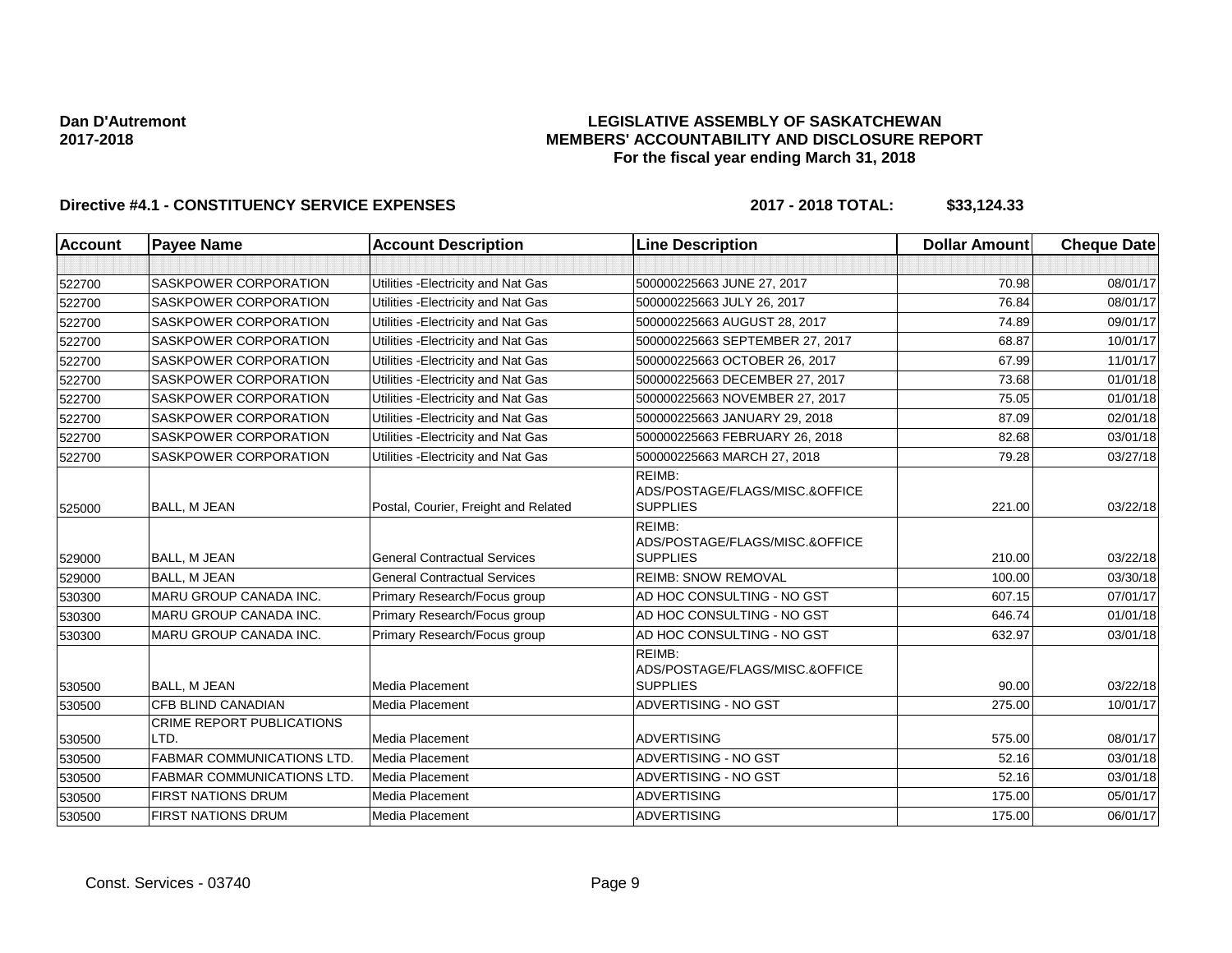### **LEGISLATIVE ASSEMBLY OF SASKATCHEWAN MEMBERS' ACCOUNTABILITY AND DISCLOSURE REPORT For the fiscal year ending March 31, 2018**

| <b>Account</b> | <b>Payee Name</b>                       | <b>Account Description</b> | <b>Line Description</b> | <b>Dollar Amount</b> | <b>Cheque Date</b> |
|----------------|-----------------------------------------|----------------------------|-------------------------|----------------------|--------------------|
|                |                                         |                            |                         |                      |                    |
| 530500         | <b>FIRST NATIONS DRUM</b>               | Media Placement            | <b>ADVERTISING</b>      | 175.00               | 07/01/17           |
| 530500         | <b>FIRST NATIONS DRUM</b>               | Media Placement            | <b>ADVERTISING</b>      | 175.00               | 08/01/17           |
| 530500         | <b>FIRST NATIONS DRUM</b>               | Media Placement            | <b>ADVERTISING</b>      | 175.00               | 09/01/17           |
| 530500         | <b>FIRST NATIONS DRUM</b>               | Media Placement            | <b>ADVERTISING</b>      | 175.00               | 10/01/17           |
| 530500         | <b>FIRST NATIONS DRUM</b>               | Media Placement            | ADVERTISING - NO GST    | 175.00               | 11/01/17           |
| 530500         | <b>FIRST NATIONS DRUM</b>               | Media Placement            | ADVERTISING - NO GST    | 175.00               | 01/01/18           |
| 530500         | <b>FIRST NATIONS DRUM</b>               | Media Placement            | ADVERTISING - NO GST    | 175.00               | 01/01/18           |
| 530500         | <b>FIRST NATIONS DRUM</b>               | Media Placement            | ADVERTISING - NO GST    | 175.00               | 03/01/18           |
| 530500         | <b>FIRST NATIONS DRUM</b>               | Media Placement            | <b>ADVERTISING</b>      | 175.00               | 03/16/18           |
| 530500         | GOLDEN WEST BROADCASTING<br>LTD.        | Media Placement            | <b>ADVERTISING</b>      | 285.00               | 05/01/17           |
| 530500         | GOLDEN WEST BROADCASTING<br>LTD.        | Media Placement            | <b>ADVERTISING</b>      | 115.00               | 05/22/17           |
| 530500         | <b>GOLDEN WEST BROADCASTING</b><br>LTD. | Media Placement            | <b>ADVERTISING</b>      | 115.00               | 06/01/17           |
| 530500         | GOLDEN WEST BROADCASTING<br>LTD.        | Media Placement            | <b>ADVERTISING</b>      | 285.00               | 06/01/17           |
| 530500         | <b>GOLDEN WEST BROADCASTING</b><br>LTD. | Media Placement            | <b>ADVERTISING</b>      | 115.00               | 06/01/17           |
| 530500         | GOLDEN WEST BROADCASTING<br>LTD.        | Media Placement            | <b>ADVERTISING</b>      | 125.00               | 06/01/17           |
| 530500         | GOLDEN WEST BROADCASTING<br>LTD.        | Media Placement            | <b>ADVERTISING</b>      | 115.00               | 06/05/17           |
| 530500         | <b>GOLDEN WEST BROADCASTING</b><br>LTD. | Media Placement            | <b>ADVERTISING</b>      | 115.00               | 06/12/17           |
| 530500         | GOLDEN WEST BROADCASTING<br>LTD.        | Media Placement            | <b>ADVERTISING</b>      | 115.00               | 06/12/17           |
| 530500         | <b>GOLDEN WEST BROADCASTING</b><br>LTD. | Media Placement            | <b>ADVERTISING</b>      | 125.00               | 08/01/17           |
| 530500         | <b>GOLDEN WEST BROADCASTING</b><br>LTD. | Media Placement            | <b>ADVERTISING</b>      | 125.00               | 08/01/17           |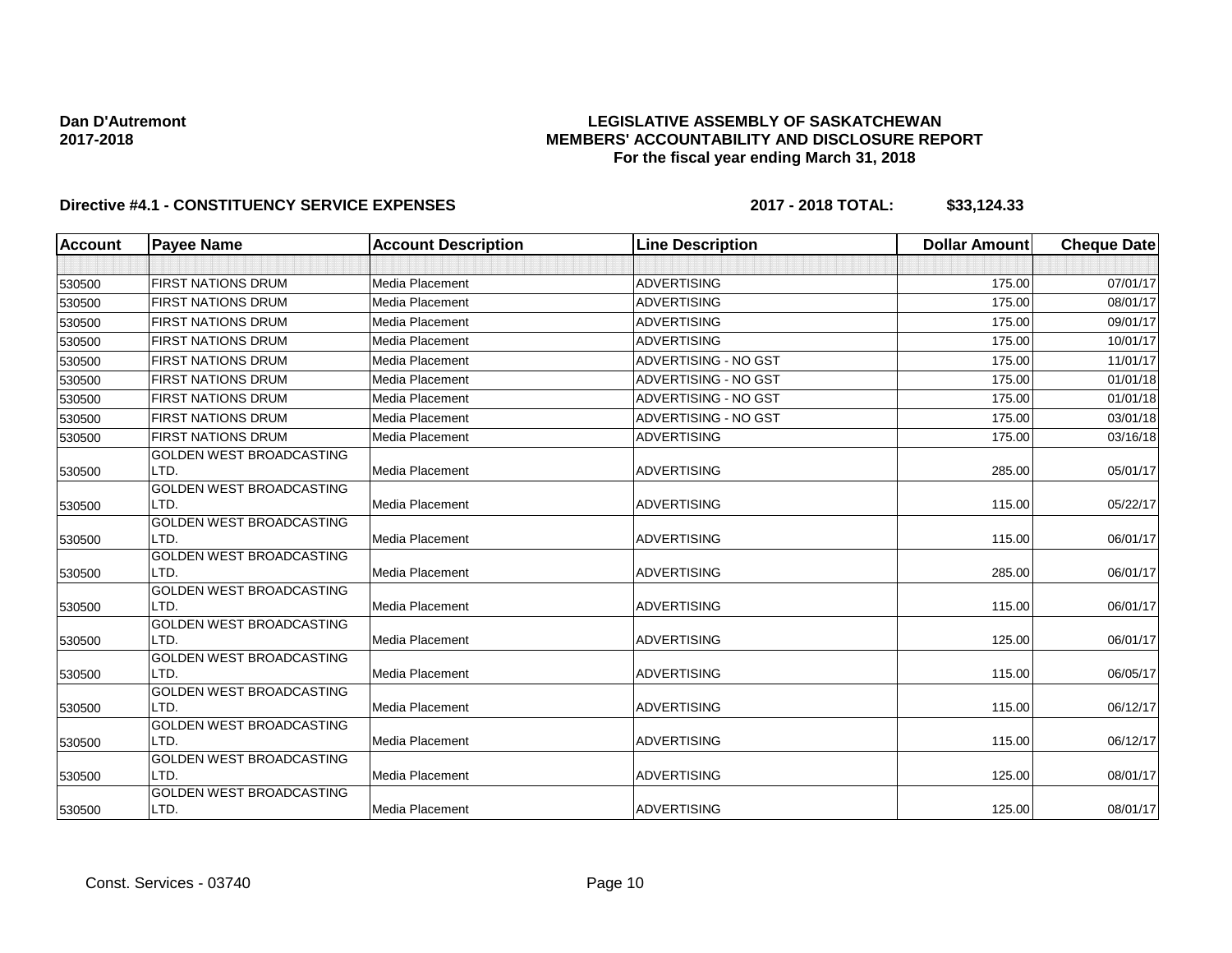### **LEGISLATIVE ASSEMBLY OF SASKATCHEWAN MEMBERS' ACCOUNTABILITY AND DISCLOSURE REPORT For the fiscal year ending March 31, 2018**

| <b>Account</b> | <b>Payee Name</b>               | <b>Account Description</b> | <b>Line Description</b> | <b>Dollar Amount</b> | <b>Cheque Date</b> |
|----------------|---------------------------------|----------------------------|-------------------------|----------------------|--------------------|
|                |                                 |                            |                         |                      |                    |
|                | <b>GOLDEN WEST BROADCASTING</b> |                            |                         |                      |                    |
| 530500         | LTD.                            | <b>Media Placement</b>     | <b>ADVERTISING</b>      | 125.00               | 08/01/17           |
|                | <b>GOLDEN WEST BROADCASTING</b> |                            |                         |                      |                    |
| 530500         | LTD.                            | Media Placement            | <b>ADVERTISING</b>      | 125.00               | 08/01/17           |
|                | <b>GOLDEN WEST BROADCASTING</b> |                            |                         |                      |                    |
| 530500         | LTD.                            | Media Placement            | <b>ADVERTISING</b>      | 115.00               | 08/01/17           |
|                | GOLDEN WEST BROADCASTING        |                            |                         |                      |                    |
| 530500         | LTD.                            | <b>Media Placement</b>     | <b>ADVERTISING</b>      | 285.00               | 08/01/17           |
|                | GOLDEN WEST BROADCASTING        |                            |                         |                      |                    |
| 530500         | LTD.                            | <b>Media Placement</b>     | <b>ADVERTISING</b>      | 115.00               | 08/01/17           |
|                | <b>GOLDEN WEST BROADCASTING</b> |                            |                         |                      |                    |
| 530500         | LTD.                            | <b>Media Placement</b>     | <b>ADVERTISING</b>      | 125.00               | 08/01/17           |
|                | <b>GOLDEN WEST BROADCASTING</b> |                            |                         |                      |                    |
| 530500         | LTD.                            | Media Placement            | <b>ADVERTISING</b>      | 115.00               | 08/01/17           |
|                | GOLDEN WEST BROADCASTING        |                            |                         |                      |                    |
| 530500         | LTD.                            | Media Placement            | <b>ADVERTISING</b>      | 285.00               | 08/01/17           |
|                | GOLDEN WEST BROADCASTING        |                            |                         |                      |                    |
| 530500         | LTD.                            | Media Placement            | <b>ADVERTISING</b>      | 115.00               | 08/01/17           |
|                | <b>GOLDEN WEST BROADCASTING</b> |                            |                         |                      |                    |
| 530500         | LTD.                            | Media Placement            | <b>ADVERTISING</b>      | 125.00               | 08/01/17           |
|                | GOLDEN WEST BROADCASTING        |                            |                         |                      |                    |
| 530500         | LTD.                            | <b>Media Placement</b>     | <b>ADVERTISING</b>      | 125.00               | 08/07/17           |
|                | <b>GOLDEN WEST BROADCASTING</b> |                            |                         |                      |                    |
| 530500         | LTD.                            | Media Placement            | <b>ADVERTISING</b>      | 125.00               | 08/07/17           |
|                | <b>GOLDEN WEST BROADCASTING</b> |                            |                         |                      |                    |
| 530500         | LTD.                            | Media Placement            | <b>ADVERTISING</b>      | 125.00               | 08/07/17           |
|                | GOLDEN WEST BROADCASTING        |                            |                         |                      |                    |
| 530500         | LTD.                            | Media Placement            | <b>ADVERTISING</b>      | 125.00               | 09/01/17           |
|                | GOLDEN WEST BROADCASTING        |                            |                         |                      |                    |
| 530500         | LTD.                            | Media Placement            | <b>ADVERTISING</b>      | 125.00               | 09/01/17           |
|                | <b>GOLDEN WEST BROADCASTING</b> |                            |                         |                      |                    |
| 530500         | LTD.                            | <b>Media Placement</b>     | <b>ADVERTISING</b>      | 125.00               | 09/01/17           |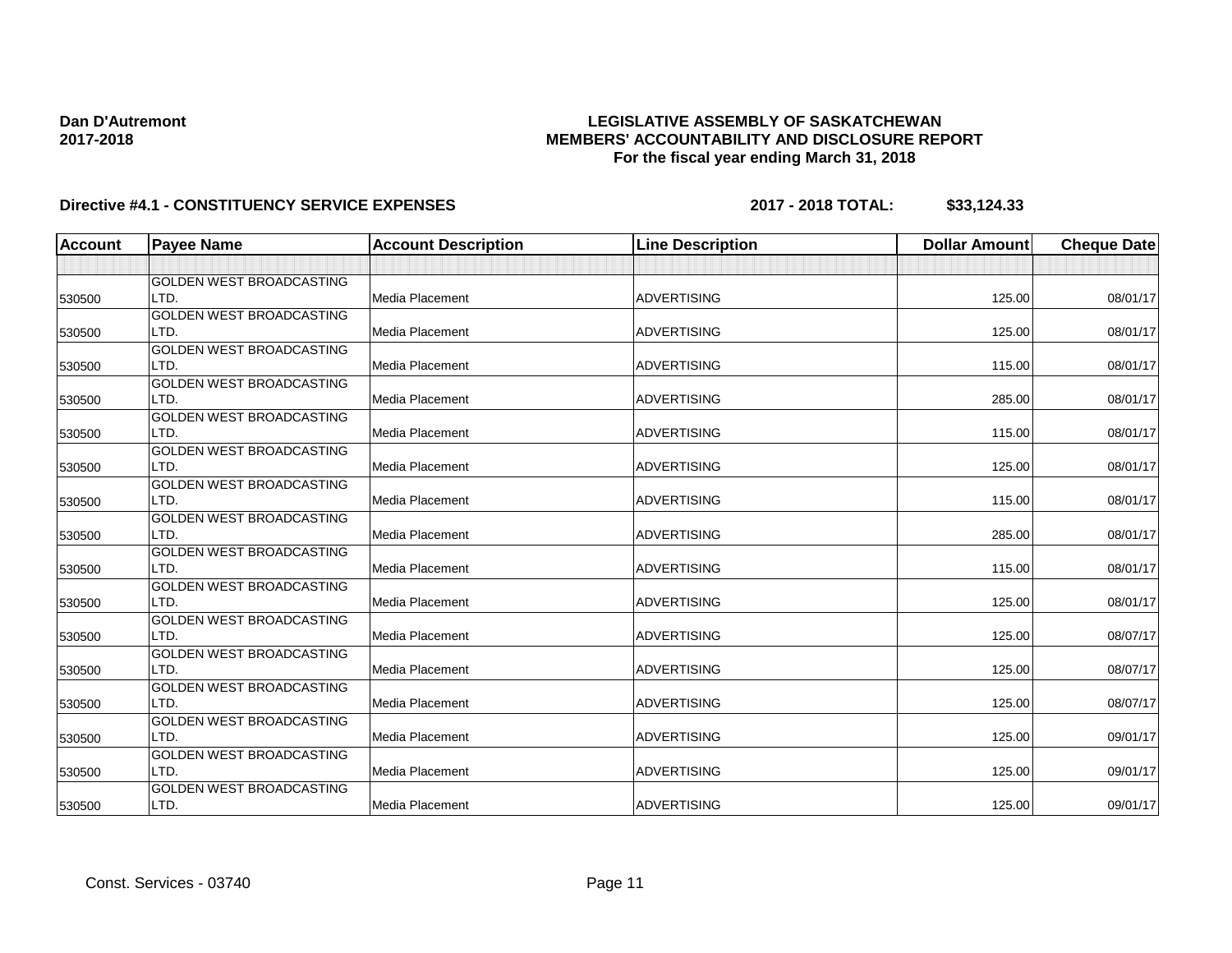### **LEGISLATIVE ASSEMBLY OF SASKATCHEWAN MEMBERS' ACCOUNTABILITY AND DISCLOSURE REPORT For the fiscal year ending March 31, 2018**

| <b>Account</b> | <b>Payee Name</b>               | <b>Account Description</b> | <b>Line Description</b> | <b>Dollar Amount</b> | <b>Cheque Date</b> |
|----------------|---------------------------------|----------------------------|-------------------------|----------------------|--------------------|
|                |                                 |                            |                         |                      |                    |
|                | <b>GOLDEN WEST BROADCASTING</b> |                            |                         |                      |                    |
| 530500         | LTD.                            | <b>Media Placement</b>     | <b>ADVERTISING</b>      | 125.00               | 09/01/17           |
|                | <b>GOLDEN WEST BROADCASTING</b> |                            |                         |                      |                    |
| 530500         | LTD.                            | <b>Media Placement</b>     | <b>ADVERTISING</b>      | 125.00               | 09/01/17           |
|                | <b>GOLDEN WEST BROADCASTING</b> |                            |                         |                      |                    |
| 530500         | LTD.                            | <b>Media Placement</b>     | <b>ADVERTISING</b>      | 125.00               | 10/01/17           |
|                | GOLDEN WEST BROADCASTING        |                            |                         |                      |                    |
| 530500         | LTD.                            | <b>Media Placement</b>     | <b>ADVERTISING</b>      | 285.00               | 10/01/17           |
|                | GOLDEN WEST BROADCASTING        |                            |                         |                      |                    |
| 530500         | LTD.                            | <b>Media Placement</b>     | <b>ADVERTISING</b>      | 125.00               | 10/09/17           |
|                | <b>GOLDEN WEST BROADCASTING</b> |                            |                         |                      |                    |
| 530500         | LTD.                            | Media Placement            | <b>ADVERTISING</b>      | 285.00               | 11/01/17           |
|                | <b>GOLDEN WEST BROADCASTING</b> |                            |                         |                      |                    |
| 530500         | LTD.                            | <b>Media Placement</b>     | <b>ADVERTISING</b>      | 125.00               | 11/01/17           |
|                | GOLDEN WEST BROADCASTING        |                            |                         |                      |                    |
| 530500         | LTD.                            | <b>Media Placement</b>     | <b>ADVERTISING</b>      | 375.00               | 11/01/17           |
|                | <b>GOLDEN WEST BROADCASTING</b> |                            |                         |                      |                    |
| 530500         | LTD.                            | Media Placement            | ADVERTISING - NO GST    | 750.00               | 01/01/18           |
|                | <b>GOLDEN WEST BROADCASTING</b> |                            |                         |                      |                    |
| 530500         | LTD.                            | Media Placement            | ADVERTISING - NO GST    | 400.00               | 01/01/18           |
|                | GOLDEN WEST BROADCASTING        |                            |                         |                      |                    |
| 530500         | LTD.                            | <b>Media Placement</b>     | <b>ADVERTISING</b>      | 750.00               | 01/01/18           |
|                | <b>GOLDEN WEST BROADCASTING</b> |                            |                         |                      |                    |
| 530500         | LTD.                            | Media Placement            | <b>ADVERTISING</b>      | 285.00               | 01/01/18           |
|                | <b>GOLDEN WEST BROADCASTING</b> |                            |                         |                      |                    |
| 530500         | LTD.                            | Media Placement            | ADVERTISING - NO GST    | 100.00               | 01/01/18           |
|                | GOLDEN WEST BROADCASTING        |                            |                         |                      |                    |
| 530500         | LTD.                            | Media Placement            | ADVERTISING - NO GST    | 360.00               | 01/01/18           |
|                | GOLDEN WEST BROADCASTING        |                            |                         |                      |                    |
| 530500         | LTD.                            | Media Placement            | ADVERTISING - NO GST    | 285.00               | 01/01/18           |
|                | GOLDEN WEST BROADCASTING        |                            |                         |                      |                    |
| 530500         | LTD.                            | <b>Media Placement</b>     | <b>ADVERTISING</b>      | 285.00               | 02/01/18           |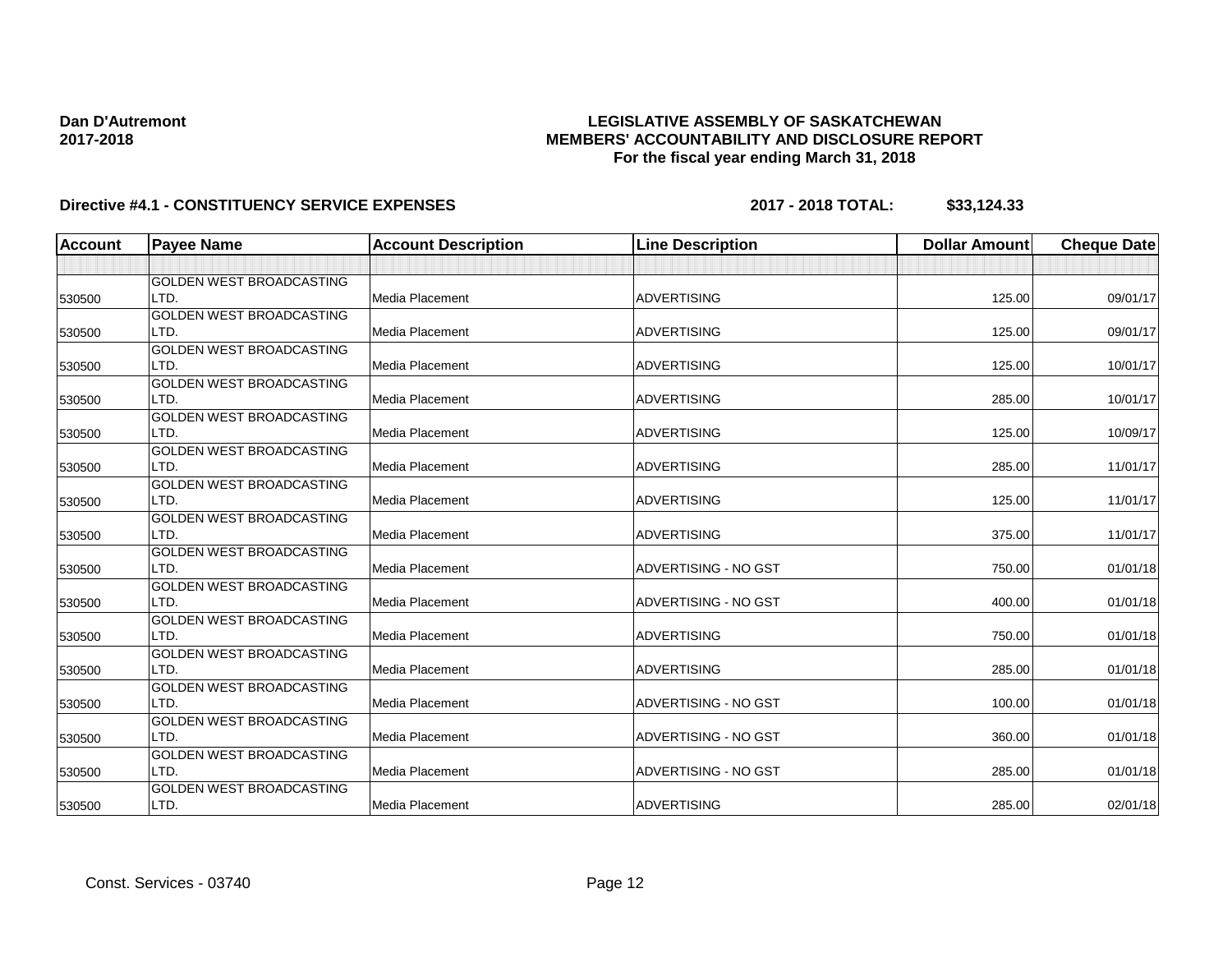### **LEGISLATIVE ASSEMBLY OF SASKATCHEWAN MEMBERS' ACCOUNTABILITY AND DISCLOSURE REPORT For the fiscal year ending March 31, 2018**

| <b>Account</b> | <b>Payee Name</b>                                  | <b>Account Description</b> | <b>Line Description</b> | <b>Dollar Amount</b> | <b>Cheque Date</b> |
|----------------|----------------------------------------------------|----------------------------|-------------------------|----------------------|--------------------|
|                |                                                    |                            |                         |                      |                    |
|                | <b>GOLDEN WEST BROADCASTING</b>                    |                            |                         |                      |                    |
| 530500         | LTD.                                               | Media Placement            | ADVERTISING - NO GST    | 34.23                | 03/01/18           |
|                | GOLDEN WEST BROADCASTING                           |                            |                         |                      |                    |
| 530500         | LTD.                                               | Media Placement            | <b>ADVERTISING</b>      | 66.98                | 03/01/18           |
| 530500         | GOLDEN WEST BROADCASTING<br>LTD.                   | <b>Media Placement</b>     | ADVERTISING - NO GST    | 80.37                | 03/01/18           |
|                | <b>GOLDEN WEST BROADCASTING</b>                    |                            |                         |                      |                    |
| 530500         | LTD.                                               | <b>Media Placement</b>     | <b>ADVERTISING</b>      | 285.00               | 03/31/18           |
| 530500         | HARVARD BROADCASTING INC.                          | Media Placement            | <b>ADVERTISING</b>      | 159.70               | 03/01/18           |
| 530500         | HOSPITAL VETERANS JOURNAL                          | Media Placement            | ADVERTISING - NO GST    | 175.00               | 07/01/17           |
| 530500         | HOSPITAL VETERANS JOURNAL                          | Media Placement            | ADVERTISING - NO GST    | 250.00               | 10/01/17           |
|                | <b>JIM PATTISON BROADCAST</b>                      |                            |                         |                      |                    |
| 530500         | <b>GROUP</b>                                       | Media Placement            | <b>ADVERTISING</b>      | 69.07                | 03/01/18           |
|                | <b>JIM PATTISON BROADCAST</b>                      |                            |                         |                      |                    |
| 530500         | <b>GROUP</b>                                       | <b>Media Placement</b>     | <b>ADVERTISING</b>      | 72.14                | 03/01/18           |
| 530500         | <b>PNG PRAIRIE NEWSPAPER GROUP Media Placement</b> |                            | <b>ADVERTISING</b>      | 40.00                | 06/01/17           |
| 530500         | <b>PNG PRAIRIE NEWSPAPER GROUP Media Placement</b> |                            | <b>ADVERTISING</b>      | 40.00                | 06/01/17           |
| 530500         | <b>PNG PRAIRIE NEWSPAPER GROUP Media Placement</b> |                            | <b>ADVERTISING</b>      | 50.00                | 06/01/17           |
| 530500         | <b>PNG PRAIRIE NEWSPAPER GROUP Media Placement</b> |                            | <b>ADVERTISING</b>      | 40.00                | 06/01/17           |
| 530500         | <b>PNG PRAIRIE NEWSPAPER GROUP Media Placement</b> |                            | <b>ADVERTISING</b>      | 50.00                | 08/01/17           |
| 530500         | <b>PNG PRAIRIE NEWSPAPER GROUP Media Placement</b> |                            | <b>ADVERTISING</b>      | 55.00                | 08/01/17           |
| 530500         | <b>PNG PRAIRIE NEWSPAPER GROUP Media Placement</b> |                            | <b>ADVERTISING</b>      | 430.00               | 08/01/17           |
| 530500         | <b>PNG PRAIRIE NEWSPAPER GROUP Media Placement</b> |                            | <b>ADVERTISING</b>      | 260.00               | 08/01/17           |
| 530500         | <b>PNG PRAIRIE NEWSPAPER GROUP Media Placement</b> |                            | <b>ADVERTISING</b>      | 100.00               | 08/01/17           |
| 530500         | <b>PNG PRAIRIE NEWSPAPER GROUP Media Placement</b> |                            | <b>ADVERTISING</b>      | 30.00                | 11/01/17           |
| 530500         | <b>PNG PRAIRIE NEWSPAPER GROUP Media Placement</b> |                            | <b>ADVERTISING</b>      | 41.36                | 01/01/18           |
| 530500         | <b>PNG PRAIRIE NEWSPAPER GROUP Media Placement</b> |                            | <b>ADVERTISING</b>      | 104.50               | 01/01/18           |
| 530500         | <b>PNG PRAIRIE NEWSPAPER GROUP Media Placement</b> |                            | <b>ADVERTISING</b>      | 104.50               | 01/01/18           |
| 530500         | <b>PNG PRAIRIE NEWSPAPER GROUP Media Placement</b> |                            | <b>ADVERTISING</b>      | 132.00               | 01/01/18           |
| 530500         | PNG PRAIRIE NEWSPAPER GROUP Media Placement        |                            | <b>ADVERTISING</b>      | 104.50               | 01/01/18           |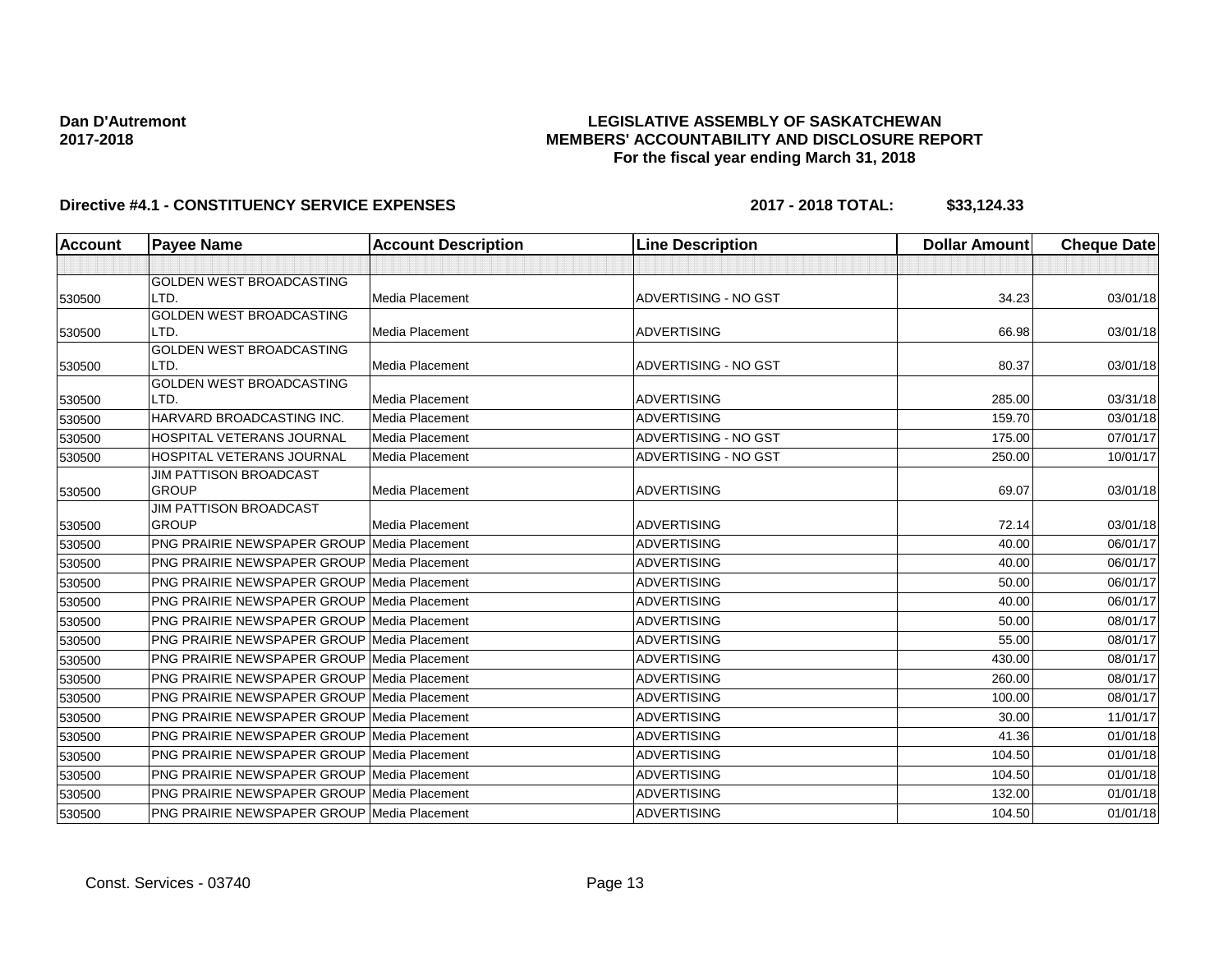### **LEGISLATIVE ASSEMBLY OF SASKATCHEWAN MEMBERS' ACCOUNTABILITY AND DISCLOSURE REPORT For the fiscal year ending March 31, 2018**

| <b>Account</b> | <b>Payee Name</b>                                  | <b>Account Description</b> | <b>Line Description</b> | <b>Dollar Amount</b> | <b>Cheque Date</b> |
|----------------|----------------------------------------------------|----------------------------|-------------------------|----------------------|--------------------|
|                |                                                    |                            |                         |                      |                    |
| 530500         | <b>PNG PRAIRIE NEWSPAPER GROUP Media Placement</b> |                            | <b>ADVERTISING</b>      | 41.36                | 01/01/18           |
| 530500         | <b>PNG PRAIRIE NEWSPAPER GROUP Media Placement</b> |                            | <b>ADVERTISING</b>      | 104.50               | 01/01/18           |
| 530500         | <b>PNG PRAIRIE NEWSPAPER GROUP Media Placement</b> |                            | <b>ADVERTISING</b>      | 250.00               | 01/01/18           |
| 530500         | PNG PRAIRIE NEWSPAPER GROUP Media Placement        |                            | <b>ADVERTISING</b>      | 25.00                | 01/01/18           |
| 530500         | <b>PNG PRAIRIE NEWSPAPER GROUP Media Placement</b> |                            | <b>ADVERTISING</b>      | 30.00                | 02/01/18           |
| 530500         | <b>PNG PRAIRIE NEWSPAPER GROUP Media Placement</b> |                            | <b>ADVERTISING</b>      | 130.00               | 02/01/18           |
| 530500         | <b>PNG PRAIRIE NEWSPAPER GROUP Media Placement</b> |                            | <b>ADVERTISING</b>      | 30.00                | 03/01/18           |
| 530500         | <b>PNG PRAIRIE NEWSPAPER GROUP Media Placement</b> |                            | <b>ADVERTISING</b>      | 175.00               | 03/01/18           |
| 530500         | <b>RAWLCO RADIO LTD.</b>                           | Media Placement            | <b>ADVERTISING</b>      | 104.37               | 03/01/18           |
| 530500         | RAWLCO RADIO LTD.                                  | Media Placement            | <b>ADVERTISING</b>      | 76.74                | 03/01/18           |
| 530500         | RAWLCO RADIO LTD.                                  | Media Placement            | <b>ADVERTISING</b>      | 76.74                | 03/01/18           |
| 530500         | RAWLCO RADIO LTD.                                  | Media Placement            | <b>ADVERTISING</b>      | 116.65               | 03/01/18           |
| 530500         | SOS CHILDREN'S SAFETY<br><b>MAGAZINE</b>           | Media Placement            | <b>ADVERTISING</b>      | 349.00               | 04/05/17           |
|                | <b>SOS CHILDREN'S SAFETY</b>                       |                            |                         |                      |                    |
| 530500         | <b>MAGAZINE</b>                                    | Media Placement            | <b>ADVERTISING</b>      | 245.00               | 01/01/18           |
| 530500         | <b>STAR NEWS PUBLISHING INC.</b>                   | Media Placement            | <b>ADVERTISING</b>      | 100.00               | 05/01/17           |
| 530500         | <b>STAR NEWS PUBLISHING INC.</b>                   | Media Placement            | <b>ADVERTISING</b>      | 25.00                | 05/12/17           |
| 530500         | <b>STAR NEWS PUBLISHING INC.</b>                   | Media Placement            | <b>ADVERTISING</b>      | 80.00                | 06/01/17           |
| 530500         | STAR NEWS PUBLISHING INC.                          | Media Placement            | <b>ADVERTISING</b>      | 80.00                | 07/01/17           |
| 530500         | <b>STAR NEWS PUBLISHING INC.</b>                   | Media Placement            | <b>ADVERTISING</b>      | 100.00               | 08/01/17           |
| 530500         | <b>STAR NEWS PUBLISHING INC.</b>                   | Media Placement            | <b>ADVERTISING</b>      | 150.00               | 08/01/17           |
| 530500         | <b>STAR NEWS PUBLISHING INC.</b>                   | Media Placement            | <b>ADVERTISING</b>      | 80.00                | 09/01/17           |
| 530500         | <b>STAR NEWS PUBLISHING INC.</b>                   | Media Placement            | <b>ADVERTISING</b>      | 100.00               | 10/06/17           |
| 530500         | STAR NEWS PUBLISHING INC.                          | Media Placement            | <b>ADVERTISING</b>      | 80.00                | 10/06/17           |
| 530500         | <b>STAR NEWS PUBLISHING INC.</b>                   | Media Placement            | <b>ADVERTISING</b>      | 80.00                | 11/01/17           |
| 530500         | <b>STAR NEWS PUBLISHING INC.</b>                   | Media Placement            | <b>ADVERTISING</b>      | 80.00                | 12/01/17           |
| 530500         | <b>STAR NEWS PUBLISHING INC.</b>                   | Media Placement            | <b>ADVERTISING</b>      | 147.00               | 01/01/18           |
| 530500         | <b>WESTERN PRODUCER</b><br><b>PUBLICATIONS</b>     | Media Placement            | <b>ADVERTISING</b>      | 87.57                | 03/07/18           |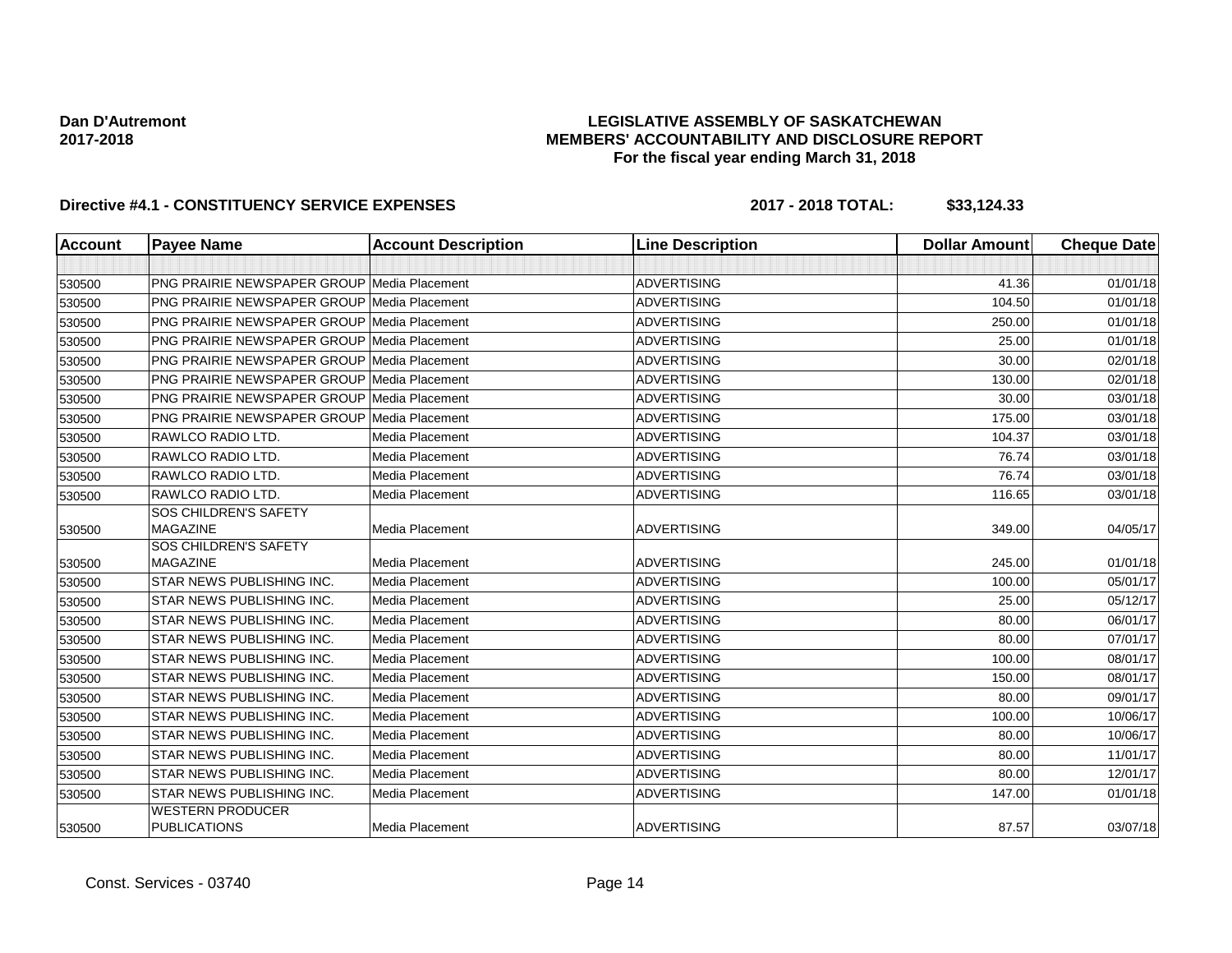#### **LEGISLATIVE ASSEMBLY OF SASKATCHEWAN MEMBERS' ACCOUNTABILITY AND DISCLOSURE REPORT For the fiscal year ending March 31, 2018**

| <b>Account</b> | <b>Payee Name</b>                | <b>Account Description</b>         | <b>Line Description</b>                   | <b>Dollar Amount</b> | <b>Cheque Date</b> |
|----------------|----------------------------------|------------------------------------|-------------------------------------------|----------------------|--------------------|
|                |                                  |                                    |                                           |                      |                    |
|                |                                  |                                    | REIMB:                                    |                      |                    |
|                |                                  |                                    | ADS/POSTAGE/FLAGS/MISC.&OFFICE            |                      |                    |
| 530900         | BALL, M JEAN                     | <b>Promotional Items</b>           | <b>SUPPLIES</b>                           | 322.23               | 03/22/18           |
| 530900         | TREASURE HOUSE IMPORTS LTD.      | <b>Promotional Items</b>           | SASKATCHEWAN PINS                         | 495.00               | 09/01/17           |
| 542000         | BALL, M JEAN                     | Travel                             | C.A. TRAVEL OCTOBER 5, 2017               | 27.00                | 10/05/17           |
| 542000         | <b>FARR, BONNIE</b>              | Travel                             | C.A. TRAVEL OCTOBER 5, 2017               | 279.70               | 10/05/17           |
| 550200         | <b>STAR NEWS PUBLISHING INC.</b> | Books, Mags and Ref Materials      | 1YR SUBSCRIPTION RENEWAL                  | 44.76                | 09/14/17           |
|                |                                  |                                    | REIMB:                                    |                      |                    |
|                |                                  |                                    | ADS/POSTAGE/FLAGS/MISC.&OFFICE            |                      |                    |
| 555000         | BALL, M JEAN                     | <b>Other Material and Supplies</b> | <b>SUPPLIES</b>                           | 79.18                | 03/22/18           |
|                |                                  |                                    | <b>REIMB: KEYBOARD/MISC.&amp; OFFICE</b>  |                      |                    |
| 555000         | D'AUTREMONT, DANIEL              | Other Material and Supplies        | SUPPLIES                                  | 210.40               | 06/12/17           |
| 555000         | D'AUTREMONT, DANIEL              | <b>Other Material and Supplies</b> | <b>REIMB: MISC. &amp; OFFICE SUPPLIES</b> | 84.22                | 10/01/17           |
| 555000         | D'AUTREMONT, DANIEL              | Other Material and Supplies        | <b>REIMB: MISC. &amp; OFFICE SUPPLIES</b> | 256.90               | 01/15/18           |
|                |                                  |                                    | <b>REIMB: KEYBOARD/MISC.&amp; OFFICE</b>  |                      |                    |
| 564300         | D'AUTREMONT, DANIEL              | Computer Hardware - Exp.           | <b>SUPPLIES</b>                           | 77.61                | 06/12/17           |
| 564600         | D'AUTREMONT, DANIEL              | Computer Software - Exp            | REIMB: OFFICE 365 HOME                    | 109.89               | 05/01/17           |
| 564600         | D'AUTREMONT, DANIEL              | Computer Software - Exp            | <b>REIMB: NORTON SOFTWARE</b>             | 66.52                | 01/15/18           |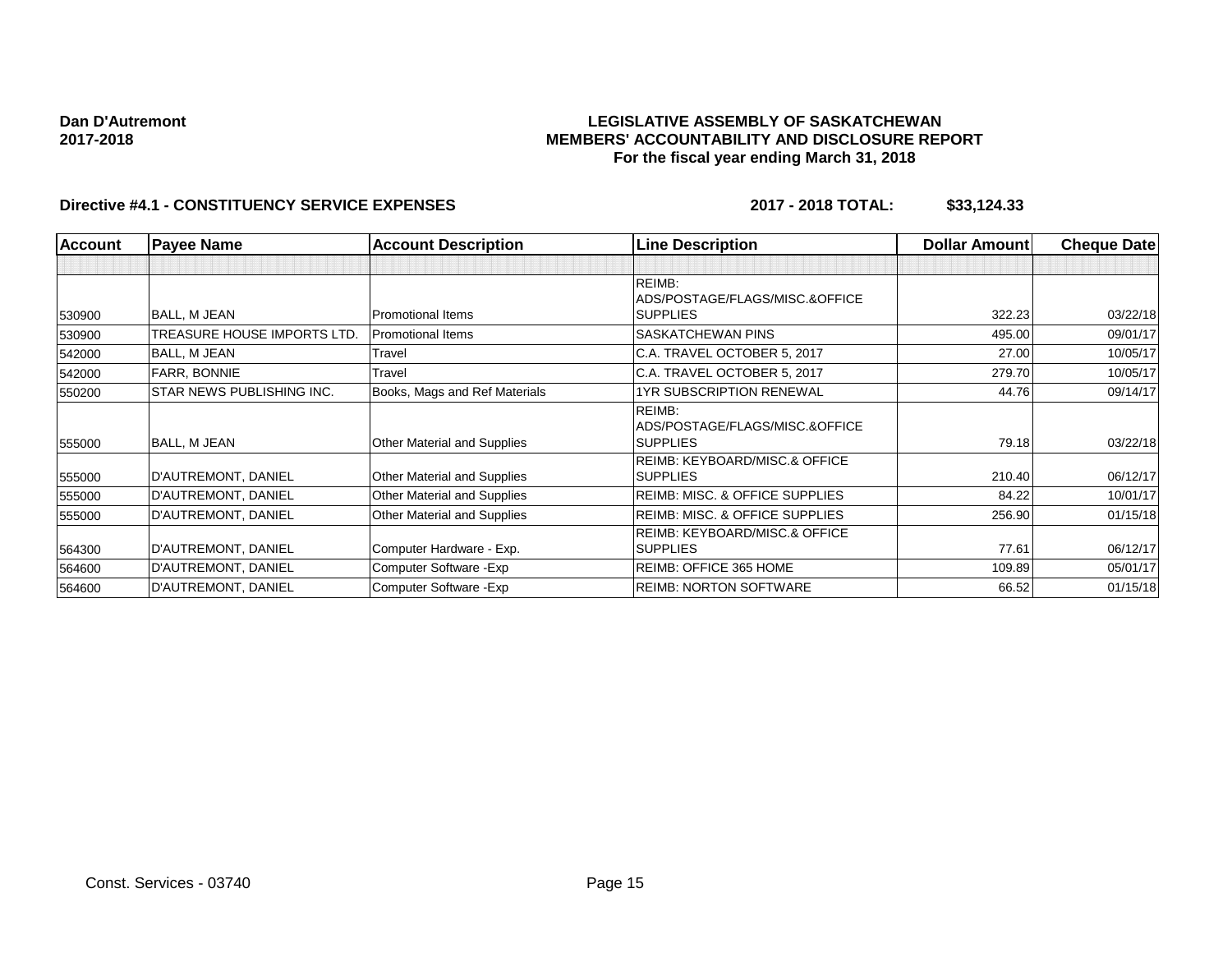### **LEGISLATIVE ASSEMBLY OF SASKATCHEWAN MEMBERS' ACCOUNTABILITY AND DISCLOSURE REPORT For the fiscal year ending March 31, 2018**

## Directive #6 - CONSTITUENCY ASSISTANT EXPENSES 2017 - 2018 TOTAL: \$54,817.03

| <b>Account</b> | <b>Payee Name</b>   | <b>Account Description</b>    | <b>Dollar Amount</b> | <b>Cheque Date</b> |
|----------------|---------------------|-------------------------------|----------------------|--------------------|
|                |                     |                               |                      |                    |
| 513000         | BALL, M JEAN        | Out-of-Scope Permanent        | 1795.14              | 04/11/17           |
| 513000         | BALL, M JEAN        | Out-of-Scope Permanent        | $-1,795.14$          | 04/11/17           |
| 513000         | BALL, M JEAN        | Out-of-Scope Permanent        | 1,615.63             | 04/25/17           |
| 513000         | <b>BALL, M JEAN</b> | Out-of-Scope Permanent        | 1,795.14             | 05/09/17           |
| 513000         | <b>BALL, M JEAN</b> | Out-of-Scope Permanent        | 1,795.14             | 05/24/17           |
| 513000         | BALL, M JEAN        | Out-of-Scope Permanent        | 1795.14              | 06/06/17           |
| 513000         | BALL, M JEAN        | Out-of-Scope Permanent        | 1,795.14             | 06/20/17           |
| 513000         | BALL, M JEAN        | Out-of-Scope Permanent        | 1615.63              | 07/05/17           |
| 513000         | BALL, M JEAN        | Out-of-Scope Permanent        | 1795.14              | 07/18/17           |
| 513000         | <b>BALL, M JEAN</b> | Out-of-Scope Permanent        | 1795.14              | 08/01/17           |
| 513000         | BALL, M JEAN        | Out-of-Scope Permanent        | 1,795.14             | 08/15/17           |
| 513000         | BALL, M JEAN        | Out-of-Scope Permanent        | 1795.14              | 08/29/17           |
| 513000         | BALL, M JEAN        | Out-of-Scope Permanent        | 1795.14              | 09/12/17           |
| 513000         | BALL, M JEAN        | Out-of-Scope Permanent        | 1,795.14             | 09/26/17           |
| 513000         | BALL, M JEAN        | Out-of-Scope Permanent        | 1,795.14             | 10/11/17           |
| 513000         | BALL, M JEAN        | Out-of-Scope Permanent        | 1,795.14             | 10/24/17           |
| 513000         | BALL, M JEAN        | Out-of-Scope Permanent        | 1705.38              | 11/07/17           |
| 513000         | BALL, M JEAN        | Out-of-Scope Permanent        | 1,795.14             | 11/21/17           |
| 513000         | BALL, M JEAN        | Out-of-Scope Permanent        | 1,795.14             | 12/05/17           |
| 513000         | BALL, M JEAN        | Out-of-Scope Permanent        | 1,795.14             | 12/19/17           |
| 513000         | BALL, M JEAN        | Out-of-Scope Permanent        | 1615.63              | 01/03/18           |
| 513000         | <b>BALL, M JEAN</b> | Out-of-Scope Permanent        | 1,256.60             | 01/16/18           |
| 513000         | BALL, M JEAN        | Out-of-Scope Permanent        | 1795.14              | 02/01/18           |
| 513000         | BALL, M JEAN        | Out-of-Scope Permanent        | 1795.14              | 02/13/18           |
| 513000         | <b>BALL, M JEAN</b> | Out-of-Scope Permanent        | 1795.14              | 03/01/18           |
| 513000         | BALL, M JEAN        | Out-of-Scope Permanent        | 1,705.38             | 03/13/18           |
| 513000         | BALL, M JEAN        | Out-of-Scope Permanent        | 1,436.11             | 03/27/18           |
| 513000         | BALL, M JEAN        | Out-of-Scope Permanent        | 2,168.10             | 04/10/18           |
| 514300         | FARR, BONNIE        | Part-Time/Permanent Part-Time | 495.68               | 04/11/17           |